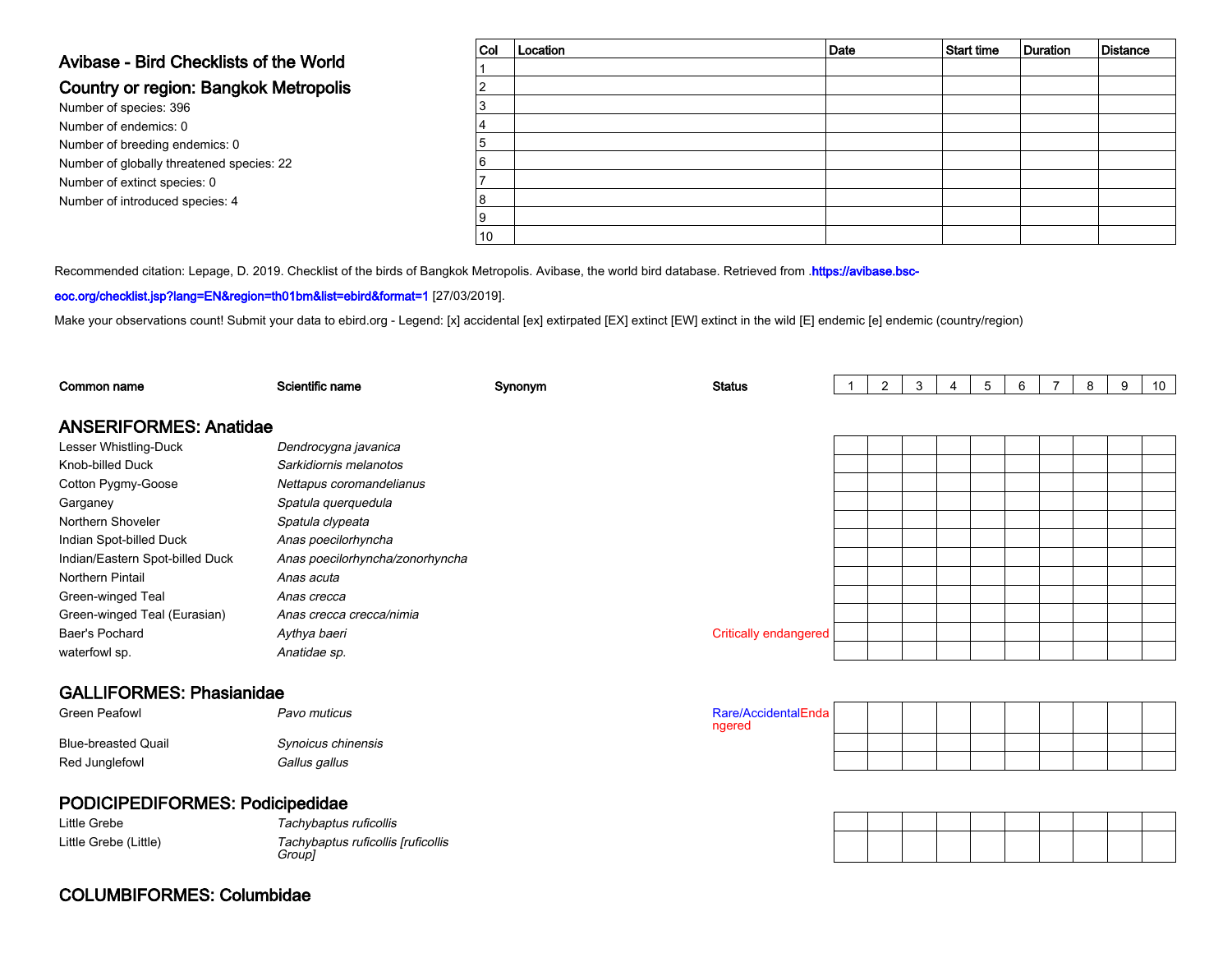| Common name                               | Scientific name                             | Synonym | <b>Status</b>   | $\overline{2}$ | 3 | 4 | 5 | 6 | 8 | 9 | 10 |
|-------------------------------------------|---------------------------------------------|---------|-----------------|----------------|---|---|---|---|---|---|----|
| Rock Pigeon                               | Columba livia                               |         |                 |                |   |   |   |   |   |   |    |
| Rock Pigeon (Feral Pigeon)                | Columba livia (Feral Pigeon)                |         |                 |                |   |   |   |   |   |   |    |
| Red Collared-Dove                         | Streptopelia tranquebarica                  |         |                 |                |   |   |   |   |   |   |    |
| Spotted Dove                              | Streptopelia chinensis                      |         |                 |                |   |   |   |   |   |   |    |
| Spotted Dove (Eastern)                    | Streptopelia chinensis<br>chinensis/tigrina |         |                 |                |   |   |   |   |   |   |    |
| Asian Emerald Dove                        | Chalcophaps indica                          |         |                 |                |   |   |   |   |   |   |    |
| Asian/Pacific Emerald Dove                | Chalcophaps indica/longirostris             |         |                 |                |   |   |   |   |   |   |    |
| Zebra Dove                                | Geopelia striata                            |         |                 |                |   |   |   |   |   |   |    |
| Pink-necked Pigeon                        | Treron vernans                              |         |                 |                |   |   |   |   |   |   |    |
| Ashy-headed Green-Pigeon                  | Treron phayrei                              |         | Near-threatened |                |   |   |   |   |   |   |    |
| Thick-billed Pigeon                       | Treron curvirostra                          |         |                 |                |   |   |   |   |   |   |    |
| Thick-billed Pigeon (Thick-billed)        | Treron curvirostra curvirostra              |         |                 |                |   |   |   |   |   |   |    |
| Yellow-vented Pigeon                      | Treron seimundi                             |         |                 |                |   |   |   |   |   |   |    |
| Wedge-tailed Pigeon                       | Treron sphenurus                            |         |                 |                |   |   |   |   |   |   |    |
| Green Imperial-Pigeon                     | Ducula aenea                                |         |                 |                |   |   |   |   |   |   |    |
| Mountain Imperial-Pigeon (badia<br>Group) | Ducula badia [badia Group]                  |         |                 |                |   |   |   |   |   |   |    |
| pigeon/dove sp.                           | Columbidae sp.                              |         |                 |                |   |   |   |   |   |   |    |
|                                           |                                             |         |                 |                |   |   |   |   |   |   |    |

### CUCULIFORMES: Cuculidae

Greater CoucalGreater Coucal (Greater)Lesser Coucalcoucal sp.Green-billed MalkohaChestnut-winged CuckooAsian KoelAsian Emerald CuckooViolet CuckooBanded Bay CuckooPlaintive CuckooPlaintive/Gray-bellied CuckooSquare-tailed Drongo-CuckooFork-tailed/Square-tailed Drongo-CuckooMoustached Hawk-CuckooLarge Hawk-CuckooLarge/Dark Hawk-CuckooHodgson's Hawk-Cuckoohawk-cuckoo sp.Indian CuckooHimalayan CuckooHimalayan/Oriental CuckooCuculus sp.

 Centropus sinensis Centropus sinensis [sinensis Group] Centropus bengalensis Centropus sp. Phaenicophaeus tristis Clamator coromandus Eudynamys scolopaceuso Chrysococcyx maculatus Chrysococcyx xanthorhynchus Cacomantis sonneratii Cacomantis merulinus Cacomantis merulinus/passerinus Surniculus lugubris Surniculus dicruroides/lugubris

> Hierococcyx vagans **Near-threatened** Near-threatened Hierococcyx sparverioides Hierococcyx sparverioides/bocki Hierococcyx nisicolor Hierococcyx sp. Cuculus micropterus Cuculus saturatus Cuculus saturatus/optatus Cuculus sp.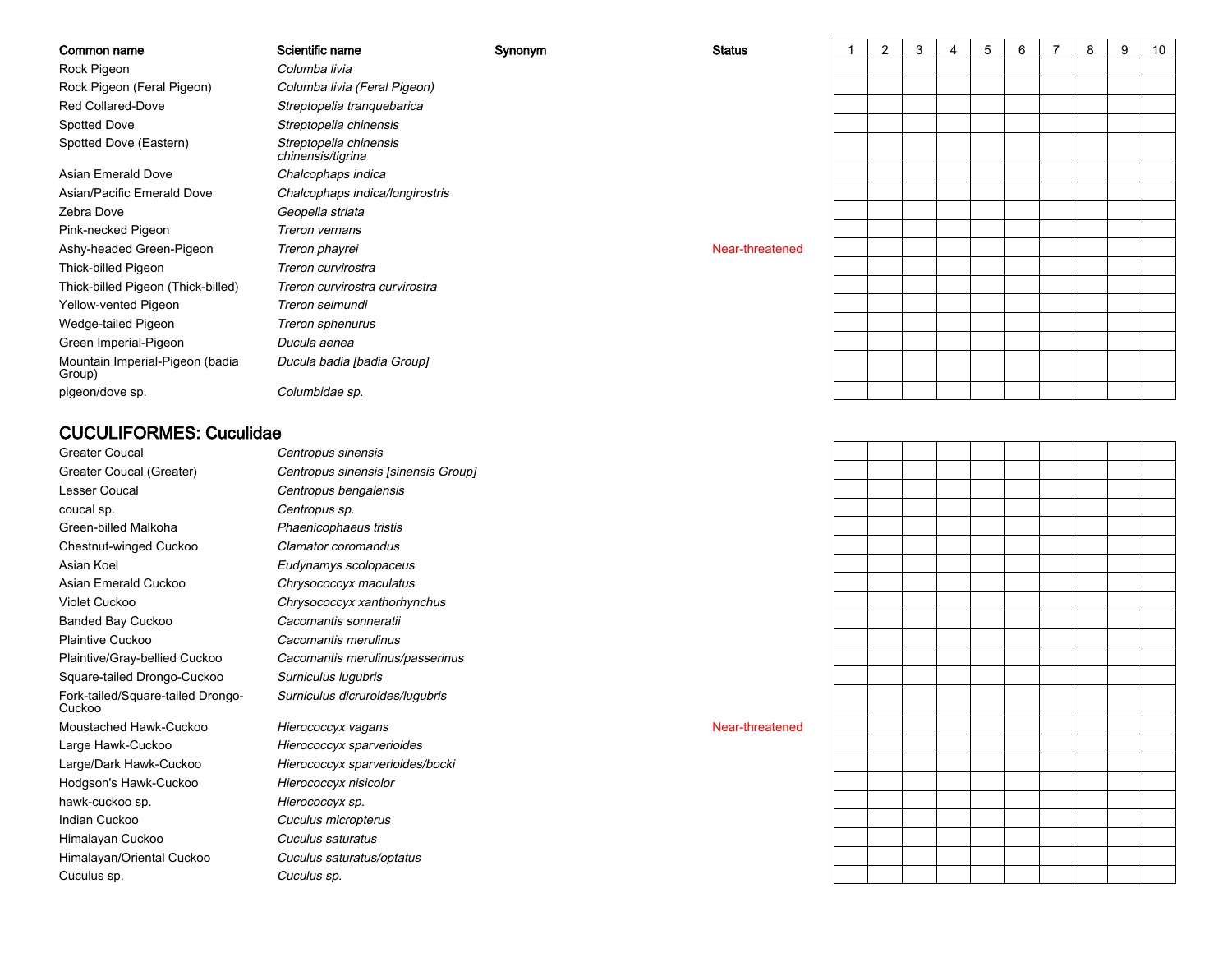| Common name                            | Scientific name            | Synonym | <b>Status</b> | ⌒ |  |  |  | -9 | 10 |
|----------------------------------------|----------------------------|---------|---------------|---|--|--|--|----|----|
| <b>CAPRIMULGIFORMES: Caprimulgidae</b> |                            |         |               |   |  |  |  |    |    |
| Gray Nightjar                          | Caprimulgus jotaka         |         |               |   |  |  |  |    |    |
| Jungle/Gray Nightjar                   | Caprimulgus indicus/jotaka |         |               |   |  |  |  |    |    |
| Large-tailed Nightjar                  | Caprimulgus macrurus       |         |               |   |  |  |  |    |    |
| Indian Nightjar                        | Caprimulgus asiaticus      |         |               |   |  |  |  |    |    |
| Savanna Nightjar                       | Caprimulgus affinis        |         |               |   |  |  |  |    |    |
| nightjar sp.                           | Caprimulgidae sp.          |         |               |   |  |  |  |    |    |

#### CAPRIMULGIFORMES: Apodidae

| Silver-backed Needletail                                                               | Hirundapus cochinchinensis                 |
|----------------------------------------------------------------------------------------|--------------------------------------------|
| Brown-backed Needletail                                                                | Hirundapus giganteus                       |
| White-nest Swiftlet                                                                    | Aerodramus fuciphagus                      |
| Germain's Swiftlet                                                                     | Aerodramus germani                         |
| White-nest/Germain's Swiftlet (Edible- Aerodramus fuciphagus/germani<br>nest Swiftlet) |                                            |
| dark swiftlet sp.                                                                      | Aerodramus sp.                             |
| Pacific Swift                                                                          | Apus pacificus                             |
| Cook's Swift                                                                           | Apus cooki                                 |
| Pacific/Cook's Swift                                                                   | Apus pacificus/cooki                       |
| fork-tailed swift sp.                                                                  | Apus<br>pacificus/salimalii/leuconyx/cooki |
| House Swift                                                                            | Apus nipalensis                            |
| Little/House Swift                                                                     | Apus affinis/nipalensis                    |
| Asian Palm-Swift                                                                       | Cypsiurus balasiensis                      |
| large swift sp.                                                                        | Apodidae sp. (large swift sp.)             |
| small swift sp.                                                                        | Apodidae sp. (small swift sp.)             |
| swift sp.                                                                              | Apodidae sp.                               |

### GRUIFORMES: Rallidae

Slaty-breasted Railn Gallinula chloropus Eurasian MoorhenEurasian Moorhen/Common GallinuleEurasian CootGray-headed Swamphenswamphen sp.moorhen/coot/gallinule sp.**Watercock** White-breasted WaterhenWhite-browed CrakeRed-legged CrakeSlaty-legged CrakeRuddy-breasted CrakeBand-bellied CrakeBaillon's Crake

 Lewinia striata Gallinula chloropus/galeata Fulica atra Porphyrio poliocephalus Porphyrio sp. (swamphen sp.) Gallinula/Fulica/Porphyrio sp. Gallicrex cinerea Amaurornis phoenicurus Amaurornis cinerea Rallina fasciata Rallina eurizonoides Zapornia fusca Zapornia paykullii Near-threatened Zapornia pusilla

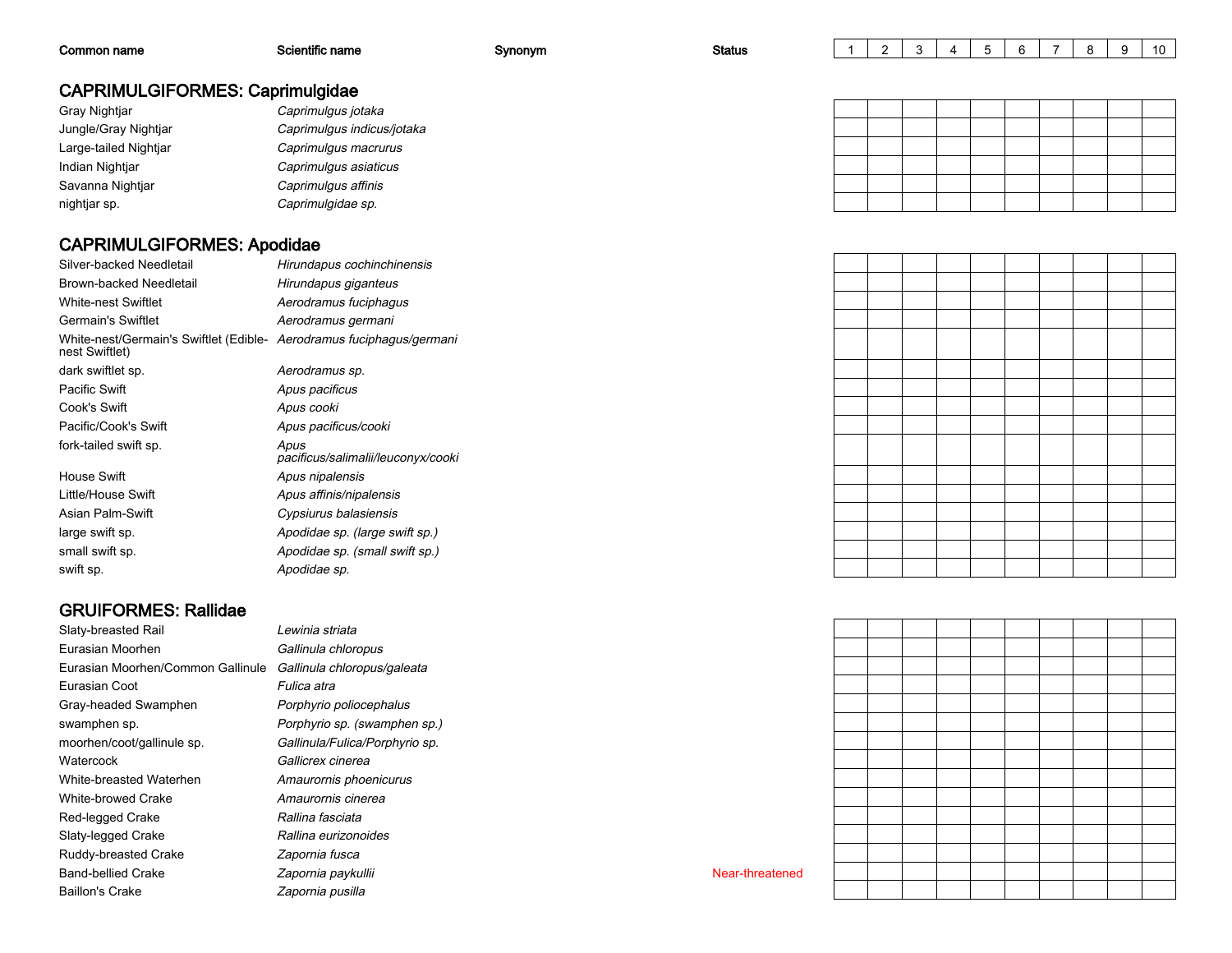| Common name                                              | Scientific name                       | Synonym | <b>Status</b> | $\mathbf{1}$ | $\mathbf{2}$ | 3 | 4 | 5 | 6 | $\overline{7}$ | 8 | 9 | 10 |
|----------------------------------------------------------|---------------------------------------|---------|---------------|--------------|--------------|---|---|---|---|----------------|---|---|----|
| rail/crake sp.                                           | Rallidae sp. (rail/crake sp.)         |         |               |              |              |   |   |   |   |                |   |   |    |
|                                                          |                                       |         |               |              |              |   |   |   |   |                |   |   |    |
| <b>CHARADRIIFORMES: Burhinidae</b>                       |                                       |         |               |              |              |   |   |   |   |                |   |   |    |
| Indian Thick-knee                                        | <b>Burhinus indicus</b>               |         |               |              |              |   |   |   |   |                |   |   |    |
|                                                          |                                       |         |               |              |              |   |   |   |   |                |   |   |    |
| <b>CHARADRIIFORMES: Recurvirostridae</b>                 |                                       |         |               |              |              |   |   |   |   |                |   |   |    |
| <b>Black-winged Stilt</b>                                | Himantopus himantopus                 |         |               |              |              |   |   |   |   |                |   |   |    |
|                                                          |                                       |         |               |              |              |   |   |   |   |                |   |   |    |
| <b>CHARADRIIFORMES: Charadriidae</b>                     |                                       |         |               |              |              |   |   |   |   |                |   |   |    |
| <b>Black-bellied Plover</b>                              | Pluvialis squatarola                  |         |               |              |              |   |   |   |   |                |   |   |    |
| Pacific Golden-Plover                                    | Pluvialis fulva                       |         |               |              |              |   |   |   |   |                |   |   |    |
| American/Pacific Golden-Plover<br>(Lesser Golden-Plover) | Pluvialis dominica/fulva              |         |               |              |              |   |   |   |   |                |   |   |    |
| Gray-headed Lapwing                                      | Vanellus cinereus                     |         |               |              |              |   |   |   |   |                |   |   |    |
| Red-wattled Lapwing                                      | Vanellus indicus                      |         |               |              |              |   |   |   |   |                |   |   |    |
| Lesser Sand-Plover                                       | Charadrius mongolus                   |         |               |              |              |   |   |   |   |                |   |   |    |
| Lesser Sand-Plover (Tibetan)                             | Charadrius mongolus [atrifrons Group] |         |               |              |              |   |   |   |   |                |   |   |    |
| <b>Greater Sand-Plover</b>                               | Charadrius leschenaultii              |         |               |              |              |   |   |   |   |                |   |   |    |
| Kentish Plover                                           | Charadrius alexandrinus               |         |               |              |              |   |   |   |   |                |   |   |    |
| Kentish Plover (Kentish)                                 | Charadrius alexandrinus alexandrinus  |         |               |              |              |   |   |   |   |                |   |   |    |
| Kentish Plover (White-faced)                             | Charadrius alexandrinus dealbatus     |         |               |              |              |   |   |   |   |                |   |   |    |
| Kentish/Snowy Plover                                     | Charadrius alexandrinus/nivosus       |         |               |              |              |   |   |   |   |                |   |   |    |
| Little Ringed Plover                                     | Charadrius dubius                     |         |               |              |              |   |   |   |   |                |   |   |    |
| Little Ringed Plover (curonicus)                         | Charadrius dubius curonicus           |         |               |              |              |   |   |   |   |                |   |   |    |
| Little Ringed Plover (dubius/jerdoni)                    | Charadrius dubius dubius/jerdoni      |         |               |              |              |   |   |   |   |                |   |   |    |
|                                                          |                                       |         |               |              |              |   |   |   |   |                |   |   |    |
| <b>CHARADRIIFORMES: Rostratulidae</b>                    |                                       |         |               |              |              |   |   |   |   |                |   |   |    |
| Greater Painted-Snipe                                    | Rostratula benghalensis               |         |               |              |              |   |   |   |   |                |   |   |    |
| <b>CHARADRIIFORMES: Jacanidae</b>                        |                                       |         |               |              |              |   |   |   |   |                |   |   |    |
|                                                          |                                       |         |               |              |              |   |   |   |   |                |   |   |    |
| Pheasant-tailed Jacana                                   | Hydrophasianus chirurgus              |         |               |              |              |   |   |   |   |                |   |   |    |
| Bronze-winged Jacana                                     | Metopidius indicus                    |         |               |              |              |   |   |   |   |                |   |   |    |
| <b>CHARADRIIFORMES: Scolopacidae</b>                     |                                       |         |               |              |              |   |   |   |   |                |   |   |    |
| Whimbrel                                                 | Numenius phaeopus                     |         |               |              |              |   |   |   |   |                |   |   |    |
| Whimbrel (White-rumped)                                  | Numenius phaeopus                     |         |               |              |              |   |   |   |   |                |   |   |    |

Eurasian CurlewBar-tailed GodwitBlack-tailed GodwitBlack-tailed Godwit (melanuroides)Ruddy TurnstoneGreat KnotRed KnotRuff

 Numenius phaeopus phaeopus/alboaxillaris/variegatusNumenius arquata Near-threatened Limosa lapponica Limosa limosa Limosa limosa melanuroides Arenaria interpres Calidris tenuirostris**Near-threatened Near-threatened**  Calidris canutusCalidris pugnax

 Near-threatened Near-threatened

Endangered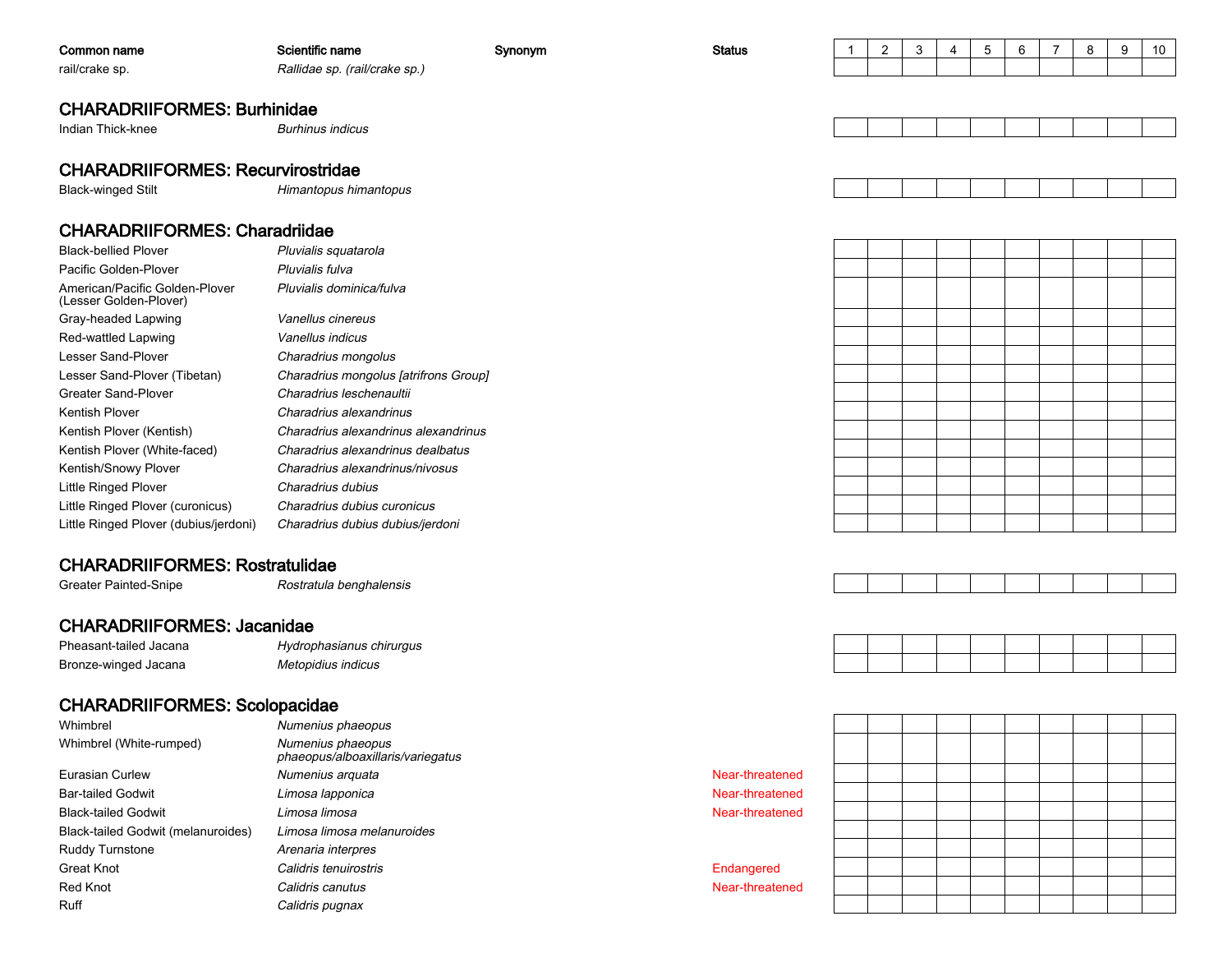| Common name                         | Scientific name                | Synonym | <b>Status</b>                | $\mathbf 1$ | 2 | 3 | 4 | $\sqrt{5}$ | 6 | $\overline{7}$ | 8 | 9 | 10 |
|-------------------------------------|--------------------------------|---------|------------------------------|-------------|---|---|---|------------|---|----------------|---|---|----|
| <b>Broad-billed Sandpiper</b>       | Calidris falcinellus           |         |                              |             |   |   |   |            |   |                |   |   |    |
| <b>Curlew Sandpiper</b>             | Calidris ferruginea            |         | Near-threatened              |             |   |   |   |            |   |                |   |   |    |
| Temminck's Stint                    | Calidris temminckii            |         |                              |             |   |   |   |            |   |                |   |   |    |
| Long-toed Stint                     | Calidris subminuta             |         |                              |             |   |   |   |            |   |                |   |   |    |
| Spoon-billed Sandpiper              | Calidris pygmea                |         | <b>Critically endangered</b> |             |   |   |   |            |   |                |   |   |    |
| Red-necked Stint                    | Calidris ruficollis            |         | Near-threatened              |             |   |   |   |            |   |                |   |   |    |
| Sanderling                          | Calidris alba                  |         |                              |             |   |   |   |            |   |                |   |   |    |
| Asian Dowitcher                     | Limnodromus semipalmatus       |         | Near-threatened              |             |   |   |   |            |   |                |   |   |    |
| Eurasian Woodcock                   | Scolopax rusticola             |         |                              |             |   |   |   |            |   |                |   |   |    |
| Common Snipe                        | Gallinago gallinago            |         |                              |             |   |   |   |            |   |                |   |   |    |
| Common/Wilson's Snipe               | Gallinago gallinago/delicata   |         |                              |             |   |   |   |            |   |                |   |   |    |
| Pin-tailed Snipe                    | Gallinago stenura              |         |                              |             |   |   |   |            |   |                |   |   |    |
| Common/Pin-tailed Snipe             | Gallinago gallinago/stenura    |         |                              |             |   |   |   |            |   |                |   |   |    |
| Pin-tailed/Swinhoe's Snipe          | Gallinago stenura/megala       |         |                              |             |   |   |   |            |   |                |   |   |    |
| snipe sp.                           | Gallinago sp.                  |         |                              |             |   |   |   |            |   |                |   |   |    |
| <b>Terek Sandpiper</b>              | Xenus cinereus                 |         |                              |             |   |   |   |            |   |                |   |   |    |
| Common Sandpiper                    | Actitis hypoleucos             |         |                              |             |   |   |   |            |   |                |   |   |    |
| Green Sandpiper                     | Tringa ochropus                |         |                              |             |   |   |   |            |   |                |   |   |    |
| Spotted Redshank                    | Tringa erythropus              |         |                              |             |   |   |   |            |   |                |   |   |    |
| Common Greenshank                   | Tringa nebularia               |         |                              |             |   |   |   |            |   |                |   |   |    |
| Marsh Sandpiper                     | Tringa stagnatilis             |         |                              |             |   |   |   |            |   |                |   |   |    |
| Wood Sandpiper                      | Tringa glareola                |         |                              |             |   |   |   |            |   |                |   |   |    |
| Common Redshank                     | Tringa totanus                 |         |                              |             |   |   |   |            |   |                |   |   |    |
| Tringa sp.                          | Tringa sp.                     |         |                              |             |   |   |   |            |   |                |   |   |    |
|                                     |                                |         |                              |             |   |   |   |            |   |                |   |   |    |
| <b>CHARADRIIFORMES: Turnicidae</b>  |                                |         |                              |             |   |   |   |            |   |                |   |   |    |
| Small Buttonquail                   | Turnix sylvaticus              |         |                              |             |   |   |   |            |   |                |   |   |    |
| Yellow-legged Buttonquail           | Turnix tanki                   |         |                              |             |   |   |   |            |   |                |   |   |    |
| <b>Barred Buttonquail</b>           | Turnix suscitator              |         |                              |             |   |   |   |            |   |                |   |   |    |
| <b>CHARADRIIFORMES: Glareolidae</b> |                                |         |                              |             |   |   |   |            |   |                |   |   |    |
| <b>Oriental Pratincole</b>          | Glareola maldivarum            |         |                              |             |   |   |   |            |   |                |   |   |    |
|                                     |                                |         |                              |             |   |   |   |            |   |                |   |   |    |
| <b>CHARADRIIFORMES: Laridae</b>     |                                |         |                              |             |   |   |   |            |   |                |   |   |    |
| <b>Black-headed Gull</b>            | Chroicocephalus ridibundus     |         |                              |             |   |   |   |            |   |                |   |   |    |
| <b>Brown-headed Gull</b>            | Chroicocephalus brunnicephalus |         |                              |             |   |   |   |            |   |                |   |   |    |
| Lesser Black-backed Gull            | Larus fuscus                   |         |                              |             |   |   |   |            |   |                |   |   |    |
| <b>Little Tern</b>                  | Sternula albifrons             |         |                              |             |   |   |   |            |   |                |   |   |    |
| Little/Least Tern                   | Sternula albifrons/antillarum  |         |                              |             |   |   |   |            |   |                |   |   |    |



Gull-billed Tern

Caspian Tern

White-winged Tern

Whiskered Tern

Black-naped Tern

Gull-billed Tern (Gull-billed)

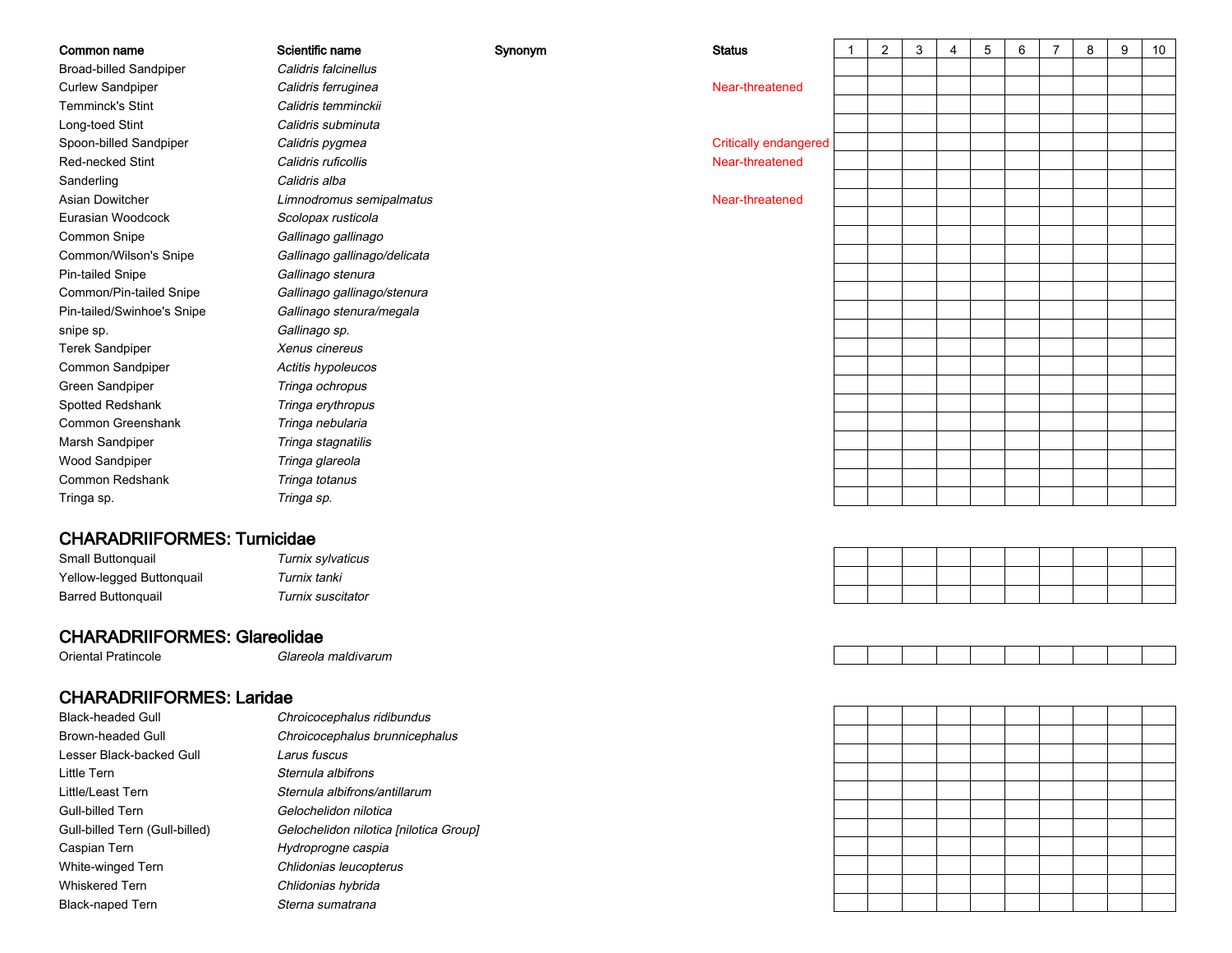| Common name                      | Scientific name              | Synonym | <b>Status</b>                 | 2 | 3 | 5 | 6 | 8 | 9 | 10 |
|----------------------------------|------------------------------|---------|-------------------------------|---|---|---|---|---|---|----|
| Common Tern                      | Sterna hirundo               |         |                               |   |   |   |   |   |   |    |
| <b>River Tern</b>                | Sterna aurantia              |         | Near-threatened               |   |   |   |   |   |   |    |
|                                  |                              |         |                               |   |   |   |   |   |   |    |
| <b>CICONIIFORMES: Ciconiidae</b> |                              |         |                               |   |   |   |   |   |   |    |
| Asian Openbill                   | Anastomus oscitans           |         |                               |   |   |   |   |   |   |    |
| <b>Black-necked Stork</b>        | Ephippiorhynchus asiaticus   |         | ExtirpatedNear-<br>threatened |   |   |   |   |   |   |    |
| Lesser Adjutant                  | Leptoptilos javanicus        |         | Vulnerable                    |   |   |   |   |   |   |    |
| Greater Adjutant                 | Leptoptilos dubius           |         | ExtirpatedEndangere<br>d      |   |   |   |   |   |   |    |
| Lesser/Greater Adjutant          | Leptoptilos javanicus/dubius |         |                               |   |   |   |   |   |   |    |
| <b>Milky Stork</b>               | Mycteria cinerea             |         | Endangered                    |   |   |   |   |   |   |    |
| <b>Painted Stork</b>             | Mycteria leucocephala        |         | Near-threatened               |   |   |   |   |   |   |    |
| stork sp.                        | Ciconiidae sp.               |         |                               |   |   |   |   |   |   |    |
| <b>SULIFORMES: Anhingidae</b>    |                              |         |                               |   |   |   |   |   |   |    |
| Oriontal Dartor                  | Anhings molanogactor         |         | Noor throatonod               |   |   |   |   |   |   |    |

Anhinga melanogaster Near-threatened

### SULIFORMES: Phalacrocoracidae

| Little Cormorant           | Microcarbo niger                              |
|----------------------------|-----------------------------------------------|
| <b>Great Cormorant</b>     | Phalacrocorax carbo                           |
| Great Cormorant (Eurasian) | Phalacrocorax carbo<br>sinensis/hanedae       |
| Indian Cormorant           | Phalacrocorax fuscicollis                     |
| Little/Indian Cormorant    | Microcarbo niger/Phalacrocorax<br>fuscicollis |
| cormorant sp.              | Phalacrocoracidae sp.                         |
|                            |                                               |

### PELECANIFORMES: Pelecanidae

Spot-billed Pelican

Oriental Darter

### PELECANIFORMES: Ardeidae

| <b>Great Bittern</b>       | Botaurus stellaris              |
|----------------------------|---------------------------------|
| <b>Yellow Bittern</b>      | Ixobrychus sinensis             |
| Schrenck's Bittern         | Ixobrychus eurhythmus           |
| Cinnamon Bittern           | Ixobrychus cinnamomeus          |
| <b>Black Bittern</b>       | Ixobrychus flavicollis          |
| small bittern sp.          | Ixobrychus sp.                  |
| Gray Heron                 | Ardea cinerea                   |
| Gray Heron (Gray)          | Ardea cinerea cinerea/jouvi     |
| Purple Heron               | Ardea purpurea                  |
| Purple Heron (Purple)      | Ardea purpurea [purpurea Group] |
| <b>Great Egret</b>         | Ardea alba                      |
| Great Egret (Eurasian)     | Ardea alba alba                 |
| Great Egret (Australasian) | Ardea alba modesta              |

Pelecanus philippensis Near-threatened

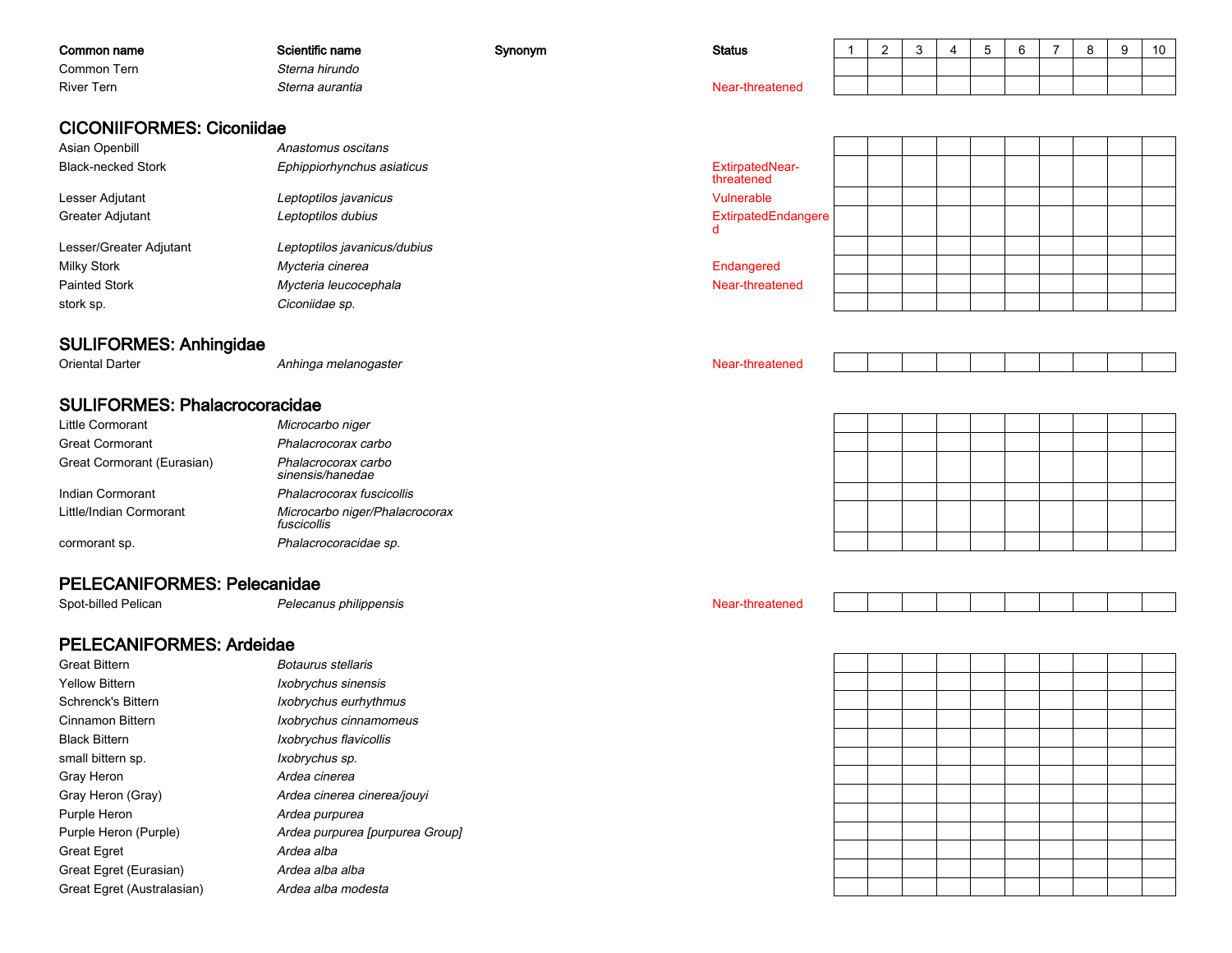| Common name                             | Scientific name                       | Synonym | <b>Status</b> | $\overline{2}$ | 3 | 4 | 5 | 6 | 8 | 9 | 10 |
|-----------------------------------------|---------------------------------------|---------|---------------|----------------|---|---|---|---|---|---|----|
| Intermediate Egret                      | Ardea intermedia                      |         |               |                |   |   |   |   |   |   |    |
| Intermediate Egret (Intermediate)       | Ardea intermedia intermedia           |         |               |                |   |   |   |   |   |   |    |
| Great/Intermediate Egret                | Ardea alba/intermedia                 |         |               |                |   |   |   |   |   |   |    |
| Ardea sp.                               | Ardea sp.                             |         |               |                |   |   |   |   |   |   |    |
| Little Egret                            | Egretta garzetta                      |         |               |                |   |   |   |   |   |   |    |
| Little Egret (Western)                  | Egretta garzetta garzetta             |         |               |                |   |   |   |   |   |   |    |
| Little Egret (Australasian)             | Egretta garzetta nigripes             |         |               |                |   |   |   |   |   |   |    |
| Pacific Reef-Heron                      | Egretta sacra                         |         |               |                |   |   |   |   |   |   |    |
| Cattle Egret                            | <b>Bubulcus ibis</b>                  |         |               |                |   |   |   |   |   |   |    |
| Cattle Egret (Eastern)                  | Bubulcus ibis coromandus              |         |               |                |   |   |   |   |   |   |    |
| white egret sp.                         | Ardea/Egretta/Bubulcus sp.            |         |               |                |   |   |   |   |   |   |    |
| Indian Pond-Heron                       | Ardeola grayii                        |         |               |                |   |   |   |   |   |   |    |
| Chinese Pond-Heron                      | Ardeola bacchus                       |         |               |                |   |   |   |   |   |   |    |
| Javan Pond-Heron                        | Ardeola speciosa                      |         |               |                |   |   |   |   |   |   |    |
| pond-heron sp.                          | Ardeola sp.                           |         |               |                |   |   |   |   |   |   |    |
| <b>Striated Heron</b>                   | <b>Butorides striata</b>              |         |               |                |   |   |   |   |   |   |    |
| Striated Heron (Old World)              | Butorides striata [atricapilla Group] |         |               |                |   |   |   |   |   |   |    |
| Green/Striated Heron                    | Butorides virescens/striata           |         |               |                |   |   |   |   |   |   |    |
| Black-crowned Night-Heron               | Nycticorax nycticorax                 |         |               |                |   |   |   |   |   |   |    |
| Black-crowned Night-Heron<br>(Eurasian) | Nycticorax nycticorax nycticorax      |         |               |                |   |   |   |   |   |   |    |
| Malayan Night-Heron                     | Gorsachius melanolophus               |         |               |                |   |   |   |   |   |   |    |
| heron sp.                               | Ardeidae sp.                          |         |               |                |   |   |   |   |   |   |    |
|                                         |                                       |         |               |                |   |   |   |   |   |   |    |

### PELECANIFORMES: Threskiornithidae

| Glossy Ibis                  | Plegadis falcinellus                 |                    |  |  |  |  |  |
|------------------------------|--------------------------------------|--------------------|--|--|--|--|--|
| Glossy/White-faced Ibis      | Plegadis falcinellus/chihi           |                    |  |  |  |  |  |
| Sacred Ibis (African)        | Threskiornis aethiopicus aethiopicus | Introduced species |  |  |  |  |  |
| Black-headed Ibis            | Threskiornis melanocephalus          | Near-threatened    |  |  |  |  |  |
| <b>Black-faced Spoonbill</b> | Platalea minor                       | Endangered         |  |  |  |  |  |

### ACCIPITRIFORMES: Pandionidae

 Pandion haliaetus OspreyOsprey (haliaetus)Pandion haliaetus haliaetus

### ACCIPITRIFORMES: Accipitridae

| Elanus caeruleus                   |                                          |
|------------------------------------|------------------------------------------|
| Elanus caeruleus [vociferus Group] |                                          |
| Pernis ptilorhynchus               |                                          |
| Pernis apivorus/ptilorhynchus      |                                          |
| Aviceda leuphotes                  |                                          |
| Sarcogyps calvus                   | Rare/AccidentalCritic<br>ally endangered |
|                                    |                                          |

White-rumped Vulture



Gyps bengalensis Rare/AccidentalCritic ally endangered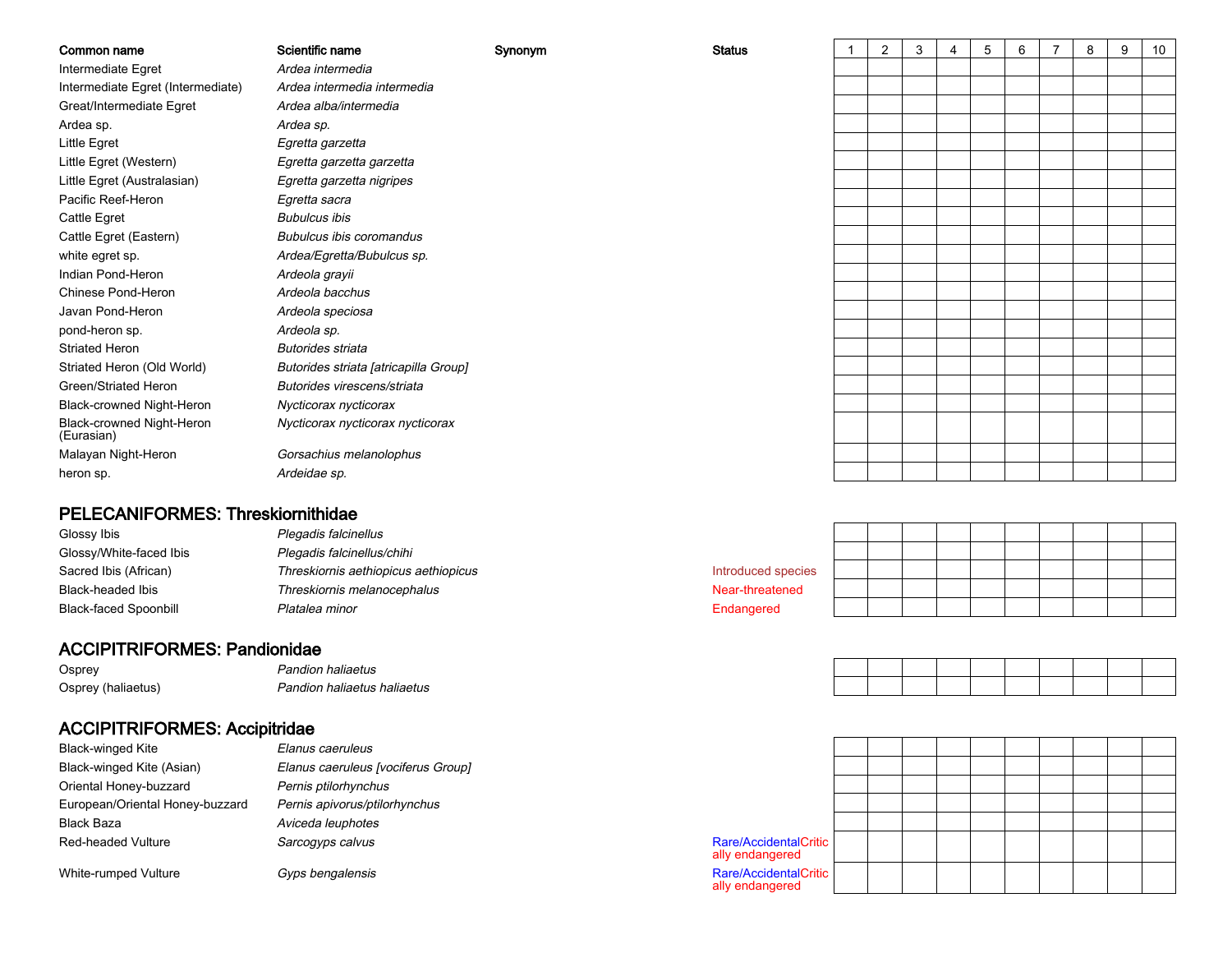| Common name                      | Scientific name                 | Synonym | <b>Status</b>                            |
|----------------------------------|---------------------------------|---------|------------------------------------------|
| Slender-billed Vulture           | Gyps tenuirostris               |         | Rare/AccidentalCritic<br>ally endangered |
| <b>Crested Serpent-Eagle</b>     | Spilornis cheela                |         |                                          |
| Crested Serpent-Eagle (Crested)  | Spilornis cheela [cheela Group] |         |                                          |
| Changeable/Crested Hawk-Eagle    | Nisaetus limnaeetus/cirrhatus   |         |                                          |
| <b>Rufous-bellied Eagle</b>      | Lophotriorchis kienerii         |         | Near-threatened                          |
| <b>Greater Spotted Eagle</b>     | Clanga clanga                   |         | Vulnerable                               |
| Steppe Eagle                     | Aquila nipalensis               |         | Rare/AccidentalEnda<br>ngered            |
| Tawny/Steppe Eagle               | Aquila rapax/nipalensis         |         | Rare/Accidental                          |
| <b>Imperial Eagle</b>            | Aquila heliaca                  |         | Vulnerable                               |
| Rufous-winged Buzzard            | <b>Butastur liventer</b>        |         |                                          |
| Gray-faced Buzzard               | <b>Butastur indicus</b>         |         |                                          |
| Eastern Marsh-Harrier            | Circus spilonotus               |         |                                          |
| Eastern Marsh-Harrier (Eastern)  | Circus spilonotus spilonotus    |         |                                          |
| <b>Pied Harrier</b>              | Circus melanoleucos             |         |                                          |
| harrier sp.                      | Circus sp.                      |         |                                          |
| <b>Crested Goshawk</b>           | <b>Accipiter trivirgatus</b>    |         |                                          |
| Shikra                           | Accipiter badius                |         |                                          |
| Shikra (Asian)                   | Accipiter badius [badius Group] |         |                                          |
| Chinese Sparrowhawk              | Accipiter soloensis             |         |                                          |
| Japanese Sparrowhawk             | Accipiter gularis               |         |                                          |
| Japanese Sparrowhawk/Besra       | Accipiter gularis/virgatus      |         |                                          |
| Accipiter sp.                    | Accipiter sp.                   |         |                                          |
| <b>Black Kite</b>                | Milvus migrans                  |         |                                          |
| <b>Brahminy Kite</b>             | Haliastur indus                 |         |                                          |
| Lesser Fish-Eagle                | Haliaeetus humilis              |         | Near-threatened                          |
| Gray-headed Fish-Eagle           | Haliaeetus ichthyaetus          |         | Near-threatened                          |
| <b>Common Buzzard</b>            | <b>Buteo buteo</b>              |         |                                          |
| Common/Himalayan/Eastern Buzzard | Buteo buteo/refectus/japonicus  |         |                                          |
| hawk sp.                         | Accipitridae sp. (hawk sp.)     |         |                                          |

### STRIGIFORMES: Tytonidae

Barn OwlBarn Owl (Eurasian)Barn Owl (Eastern)Oriental Bay-Owl

 Tyto alba Tyto alba [alba Group] Tyto alba [delicatula Group] Phodilus badius

### STRIGIFORMES: Strigidae

Collared Scops-OwlOriental Scops-OwlBrown Fish-OwlAsian Barred OwletSpotted OwletShort-eared OwlShort-eared Owl (Northern)

 Otus lettia Otus sunia Ketupa zeylonensis Glaucidium cuculoides Athene brama Asio flammeusAsio flammeus flammeus

| m | <b>Status</b>                            | 1 | $\overline{c}$ | 3 | 4 | $\mathbf 5$ | 6 | $\overline{7}$ | 8 | 9 | 10 |
|---|------------------------------------------|---|----------------|---|---|-------------|---|----------------|---|---|----|
|   | Rare/AccidentalCritic<br>ally endangered |   |                |   |   |             |   |                |   |   |    |
|   |                                          |   |                |   |   |             |   |                |   |   |    |
|   |                                          |   |                |   |   |             |   |                |   |   |    |
|   |                                          |   |                |   |   |             |   |                |   |   |    |
|   | Near-threatened                          |   |                |   |   |             |   |                |   |   |    |
|   | Vulnerable                               |   |                |   |   |             |   |                |   |   |    |
|   | Rare/AccidentalEnda<br>ngered            |   |                |   |   |             |   |                |   |   |    |
|   | Rare/Accidental                          |   |                |   |   |             |   |                |   |   |    |
|   | Vulnerable                               |   |                |   |   |             |   |                |   |   |    |
|   |                                          |   |                |   |   |             |   |                |   |   |    |
|   |                                          |   |                |   |   |             |   |                |   |   |    |
|   |                                          |   |                |   |   |             |   |                |   |   |    |
|   |                                          |   |                |   |   |             |   |                |   |   |    |
|   |                                          |   |                |   |   |             |   |                |   |   |    |
|   |                                          |   |                |   |   |             |   |                |   |   |    |
|   |                                          |   |                |   |   |             |   |                |   |   |    |
|   |                                          |   |                |   |   |             |   |                |   |   |    |
|   |                                          |   |                |   |   |             |   |                |   |   |    |
|   |                                          |   |                |   |   |             |   |                |   |   |    |
|   |                                          |   |                |   |   |             |   |                |   |   |    |
|   |                                          |   |                |   |   |             |   |                |   |   |    |
|   |                                          |   |                |   |   |             |   |                |   |   |    |
|   |                                          |   |                |   |   |             |   |                |   |   |    |
|   |                                          |   |                |   |   |             |   |                |   |   |    |
|   | Near-threatened                          |   |                |   |   |             |   |                |   |   |    |
|   | Near-threatened                          |   |                |   |   |             |   |                |   |   |    |
|   |                                          |   |                |   |   |             |   |                |   |   |    |
|   |                                          |   |                |   |   |             |   |                |   |   |    |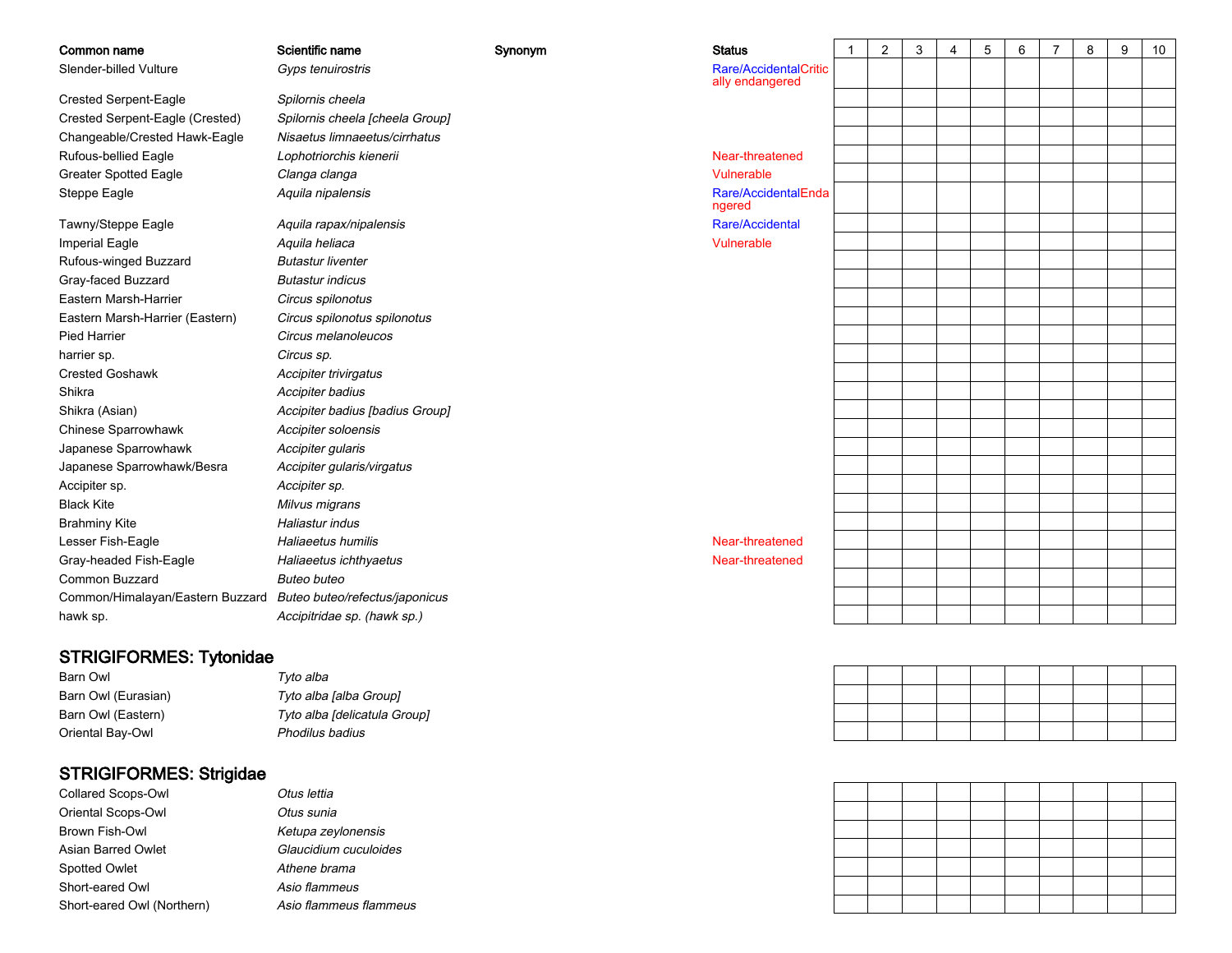| Common name                                                | Scientific name          | Synonym | <b>Status</b>   |  | 3 | 5 |  | 8 | -9 | 10 |
|------------------------------------------------------------|--------------------------|---------|-----------------|--|---|---|--|---|----|----|
| <b>Brown Boobook</b>                                       | Ninox scutulata          |         |                 |  |   |   |  |   |    |    |
| Northern Boobook                                           | Ninox japonica           |         | Rare/Accidental |  |   |   |  |   |    |    |
| Brown/Northern Boobook                                     | Ninox scutulata/japonica |         |                 |  |   |   |  |   |    |    |
| owl sp.                                                    | Strigiformes sp.         |         |                 |  |   |   |  |   |    |    |
| <b>TROGONIFORMES: Trogonidae</b><br>Orange-breasted Trogon | Harpactes oreskios       |         |                 |  |   |   |  |   |    |    |
| <b>BUCEROTIFORMES: Upupidae</b>                            |                          |         |                 |  |   |   |  |   |    |    |

| Eurasian Hoopoe            | Upupa epops               |
|----------------------------|---------------------------|
| Eurasian Hoopoe (Eurasian) | Upupa epops [epops Group] |

### BUCEROTIFORMES: Bucerotidae

| <b>Great Hornbill</b>    | <i>Buceros bicornis</i>   | ` <sup>4</sup> ulnerable |  |  |  |  |
|--------------------------|---------------------------|--------------------------|--|--|--|--|
| Oriental Pied-Hornbill   | Anthracoceros albirostris |                          |  |  |  |  |
| <b>Wreathed Hornbill</b> | Rhyticeros undulatus      | /ulnerable               |  |  |  |  |

### CORACIIFORMES: Alcedinidae

| Common Kingfisher                               | Alcedo atthis             |
|-------------------------------------------------|---------------------------|
| Common Kingfisher (Common)                      | Alcedo atthis [atthis Gro |
| Black-backed Dwarf-Kingfisher                   | Ceyx erithaca             |
| Rufous-backed Dwarf-Kingfisher                  | Ceyx rufidorsa            |
| Black-backed/Rufous-backed Dwarf-<br>Kingfisher | Ceyx erithaca/rufidorsa   |
| Stork-billed Kingfisher                         | Pelargopsis capensis      |
| Ruddy Kingfisher                                | Halcyon coromanda         |
| White-throated Kingfisher                       | Halcyon smyrnensis        |
| Black-capped Kingfisher                         | Halcyon pileata           |
| Collared Kingfisher                             | Todiramphus chloris       |
| Collared Kingfisher (Oriental)                  | Todiramphus chloris [hi   |
| Collared Kingfisher (Collared)                  | Todiramphus chloris [cl   |
| Pied Kingfisher                                 | Ceryle rudis              |
| kingfisher sp.                                  | Alcedinidae sp.           |
|                                                 |                           |

|          | <i>AICeao annis</i>                 |
|----------|-------------------------------------|
| (תכ      | Alcedo atthis [atthis Group]        |
| ۱er      | Ceyx erithaca                       |
| sher     | Ceyx rufidorsa                      |
| d Dwarf- | Ceyx erithaca/rufidorsa             |
|          |                                     |
|          | Pelargopsis capensis                |
|          | Halcyon coromanda                   |
|          | Halcyon smyrnensis                  |
|          | Halcyon pileata                     |
|          | Todiramphus chloris                 |
|          | Todiramphus chloris [humii Group]   |
| I)       | Todiramphus chloris [chloris Group] |
|          | Ceryle rudis                        |
|          |                                     |

### CORACIIFORMES: Meropidae

| Green Bee-eater                  | Merops orientalis                    |
|----------------------------------|--------------------------------------|
| Green Bee-eater (Russet-crowned) | Merops orientalis [orientalis Group] |
| Blue-throated Bee-eater          | Merops viridis                       |
| Blue-tailed Bee-eater            | Merops philippinus                   |
| Chestnut-headed Bee-eater        | Merops leschenaulti                  |
| bee-eater sp.                    | Merops sp.                           |

### CORACIIFORMES: Coraciidae

Indian Roller

Coracias benghalensis



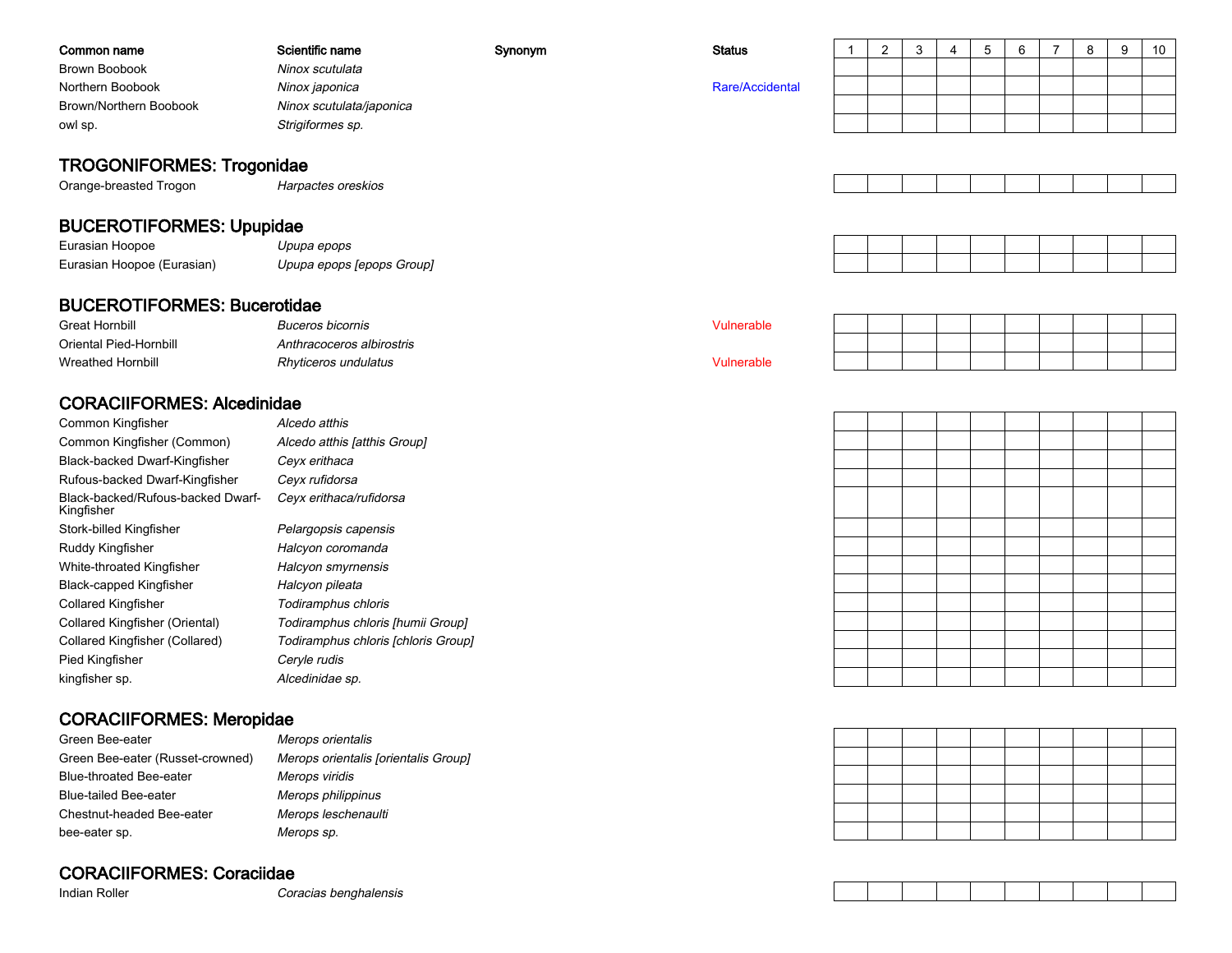| Common name                                                                                                                          | Scientific name               | Synonym | <b>Status</b> |  |  |  | $\rightarrow$ | $\Omega$ | 9 | 10 |
|--------------------------------------------------------------------------------------------------------------------------------------|-------------------------------|---------|---------------|--|--|--|---------------|----------|---|----|
| Indian Roller (Black-billed)                                                                                                         | Coracias benghalensis affinis |         |               |  |  |  |               |          |   |    |
| Dollarbird<br>Eurystomus orientalis                                                                                                  |                               |         |               |  |  |  |               |          |   |    |
|                                                                                                                                      |                               |         |               |  |  |  |               |          |   |    |
| <b>PICIFORMES: Megalaimidae</b>                                                                                                      |                               |         |               |  |  |  |               |          |   |    |
| $\bigcap_{n=1}^{\infty}$ . The second second second $\bigcap_{n=1}^{\infty}$ in $\bigcap_{n=1}^{\infty}$ in $\bigcap_{n=1}^{\infty}$ |                               |         |               |  |  |  |               |          |   |    |

| Coppersmith Barbet                   | Psilopogon haemacephalus                     |
|--------------------------------------|----------------------------------------------|
| Blue-eared Barbet (Blue-eared)       | Psilopogon duvaucelii<br>cyanotis/orientalis |
| Lineated Barbet                      | Psilopogon lineatus                          |
| Lineated/Brown-headed Barbet         | Psilopogon lineatus/zeylanicus               |
| Golden-throated Barbet (White-eared) | Psilopogon franklinii franklinii/ramsayi     |

### PICIFORMES: Picidae

| Eurasian Wryneck                         | Jynx torquilla              |
|------------------------------------------|-----------------------------|
| Freckle-breasted Woodpecker              | Dendrocopos analis          |
| Rufous Woodpecker                        | Micropternus brachyurus     |
| Common Flameback                         | Dinopium javanense          |
| Laced Woodpecker                         | Picus vittatus              |
| Streak-breasted/Laced Woodpecker         | Picus viridanus/vittatus    |
| Gray-headed Woodpecker                   | Picus canus                 |
| Gray-headed Woodpecker (Black-<br>naped) | Picus canus [guerini Group] |
| woodpecker sp.                           | Picidae sp.                 |

### FALCONIFORMES: Falconidae

| Eurasian Kestrel            | Falco tinnunculus                     |
|-----------------------------|---------------------------------------|
| Eurasian Kestrel (Eurasian) | Falco tinnunculus [tinnunculus Group] |
| Eurasian/Rock Kestrel       | Falco tinnunculus/rupicolus           |
| Eurasian Hobby              | Falco subbuteo                        |
| Peregrine Falcon            | <b>Falco peregrinus</b>               |
| Peregrine Falcon (Tundra)   | Falco peregrinus calidus/tundrius     |
| falcon sp.                  | Falco sp.                             |
| diurnal raptor sp.          | Accipitriformes/Falconiformes sp.     |

### PSITTACIFORMES: Psittaculidae

| Alexandrine Parakeet           | Psittacula eupatria  |
|--------------------------------|----------------------|
| <b>Blossom-headed Parakeet</b> | Psittacula roseata   |
| <b>Red-breasted Parakeet</b>   | Psittacula alexandri |
| Psittacula sp.                 | Psittacula sp.       |
| Vernal Hanging-Parrot          | Loriculus vernalis   |

### PASSERIFORMES: Eurylaimidae

| Black-and-red Broadbill   | Cymbirhynchus macrorhynchos           |
|---------------------------|---------------------------------------|
| Banded Broadbill          | Eurvlaimus iavanicus                  |
| Banded Broadbill (Banded) | Eurylaimus javanicus [harterti Group] |

Near-threatened

 Near-threatened Near-threatened

|  | the contract of the contract of the contract of the contract of the contract of | $\blacksquare$ . The contract of the contract of the contract of the contract of the contract of the contract of the contract of the contract of the contract of the contract of the contract of the contract of the contract of the | the contract of the contract of the contract of the contract of the contract of the contract of the contract of |  |  |
|--|---------------------------------------------------------------------------------|--------------------------------------------------------------------------------------------------------------------------------------------------------------------------------------------------------------------------------------|-----------------------------------------------------------------------------------------------------------------|--|--|
|  |                                                                                 |                                                                                                                                                                                                                                      |                                                                                                                 |  |  |
|  |                                                                                 |                                                                                                                                                                                                                                      |                                                                                                                 |  |  |
|  |                                                                                 |                                                                                                                                                                                                                                      |                                                                                                                 |  |  |
|  |                                                                                 |                                                                                                                                                                                                                                      |                                                                                                                 |  |  |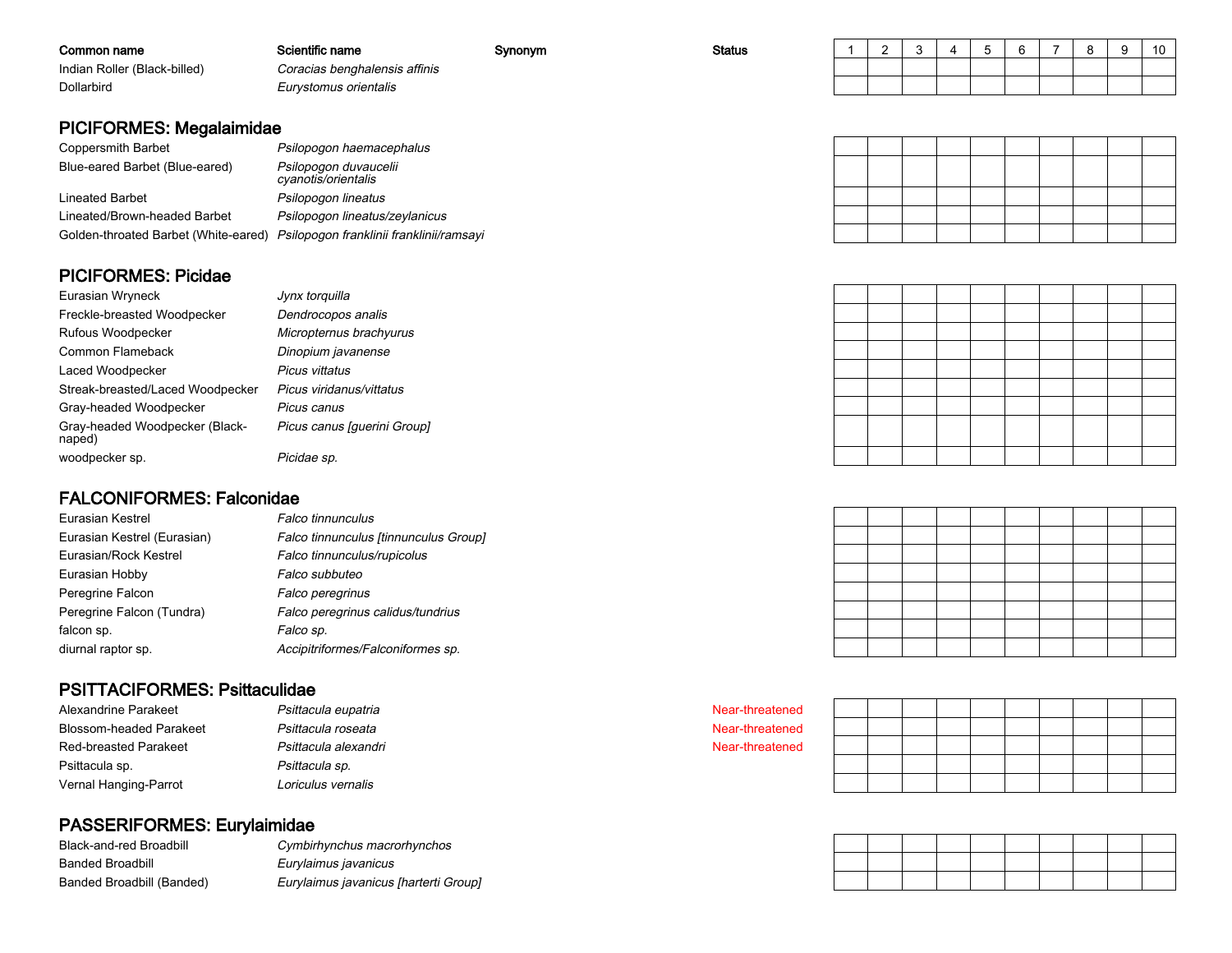| Common name                                    | Scientific name                      | Synonym | <b>Status</b> | $\mathbf{1}$ | $\overline{2}$ | 3 | 4 | 5 | 6 | $\overline{7}$ | 8 | 9 | 10 |
|------------------------------------------------|--------------------------------------|---------|---------------|--------------|----------------|---|---|---|---|----------------|---|---|----|
|                                                |                                      |         |               |              |                |   |   |   |   |                |   |   |    |
| <b>PASSERIFORMES: Pittidae</b>                 |                                      |         |               |              |                |   |   |   |   |                |   |   |    |
| <b>Blue-winged Pitta</b>                       | Pitta moluccensis                    |         |               |              |                |   |   |   |   |                |   |   |    |
| <b>Hooded Pitta</b>                            | Pitta sordida                        |         |               |              |                |   |   |   |   |                |   |   |    |
| Hooded Pitta (Chestnut-crowned)                | Pitta sordida cucullata              |         |               |              |                |   |   |   |   |                |   |   |    |
| <b>PASSERIFORMES: Acanthizidae</b>             |                                      |         |               |              |                |   |   |   |   |                |   |   |    |
| Golden-bellied Gerygone                        | Gerygone sulphurea                   |         |               |              |                |   |   |   |   |                |   |   |    |
|                                                |                                      |         |               |              |                |   |   |   |   |                |   |   |    |
| PASSERIFORMES: Vangidae                        |                                      |         |               |              |                |   |   |   |   |                |   |   |    |
| Large Woodshrike                               | Tephrodornis virgatus                |         |               |              |                |   |   |   |   |                |   |   |    |
| Bar-winged Flycatcher-shrike                   | Hemipus picatus                      |         |               |              |                |   |   |   |   |                |   |   |    |
| <b>PASSERIFORMES: Artamidae</b>                |                                      |         |               |              |                |   |   |   |   |                |   |   |    |
| Ashy Woodswallow                               | Artamus fuscus                       |         |               |              |                |   |   |   |   |                |   |   |    |
|                                                |                                      |         |               |              |                |   |   |   |   |                |   |   |    |
| <b>PASSERIFORMES: Aegithinidae</b>             |                                      |         |               |              |                |   |   |   |   |                |   |   |    |
| Common lora                                    | Aegithina tiphia                     |         |               |              |                |   |   |   |   |                |   |   |    |
| Great lora                                     | Aegithina lafresnayei                |         |               |              |                |   |   |   |   |                |   |   |    |
| PASSERIFORMES: Campephagidae                   |                                      |         |               |              |                |   |   |   |   |                |   |   |    |
| <b>Small Minivet</b>                           | Pericrocotus cinnamomeus             |         |               |              |                |   |   |   |   |                |   |   |    |
| Ashy Minivet                                   | Pericrocotus divaricatus             |         |               |              |                |   |   |   |   |                |   |   |    |
| Ryukyu/Ashy Minivet                            | Pericrocotus tegimae/divaricatus     |         |               |              |                |   |   |   |   |                |   |   |    |
| <b>Brown-rumped Minivet</b>                    | Pericrocotus cantonensis             |         |               |              |                |   |   |   |   |                |   |   |    |
| Ashy/Brown-rumped Minivet                      | Pericrocotus divaricatus/cantonensis |         |               |              |                |   |   |   |   |                |   |   |    |
| <b>Rosy Minivet</b>                            | Pericrocotus roseus                  |         |               |              |                |   |   |   |   |                |   |   |    |
| minivet sp.                                    | Pericrocotus sp.                     |         |               |              |                |   |   |   |   |                |   |   |    |
| Large Cuckooshrike                             | Coracina macei                       |         |               |              |                |   |   |   |   |                |   |   |    |
| Coracina sp.                                   | Coracina sp.                         |         |               |              |                |   |   |   |   |                |   |   |    |
| <b>Black-winged Cuckooshrike</b>               | Lalage melaschistos                  |         |               |              |                |   |   |   |   |                |   |   |    |
|                                                |                                      |         |               |              |                |   |   |   |   |                |   |   |    |
| PASSERIFORMES: Pachycephalidae                 |                                      |         |               |              |                |   |   |   |   |                |   |   |    |
| Mangrove Whistler                              | Pachycephala cinerea                 |         |               |              |                |   |   |   |   |                |   |   |    |
| <b>PASSERIFORMES: Laniidae</b>                 |                                      |         |               |              |                |   |   |   |   |                |   |   |    |
| <b>Tiger Shrike</b>                            | Lanius tigrinus                      |         |               |              |                |   |   |   |   |                |   |   |    |
| <b>Brown Shrike</b>                            | Lanius cristatus                     |         |               |              |                |   |   |   |   |                |   |   |    |
| Brown Shrike (Brown)                           | Lanius cristatus cristatus/confusus  |         |               |              |                |   |   |   |   |                |   |   |    |
| Brown Shrike (Philippine)                      | Lanius cristatus lucionensis         |         |               |              |                |   |   |   |   |                |   |   |    |
| <b>Burmese Shrike</b>                          | Lanius collurioides                  |         |               |              |                |   |   |   |   |                |   |   |    |
| Long-tailed Shrike                             | Lanius schach                        |         |               |              |                |   |   |   |   |                |   |   |    |
| Long-tailed Shrike<br>(tricolor/longicaudatus) | Lanius schach tricolor/longicaudatus |         |               |              |                |   |   |   |   |                |   |   |    |

Long-tailed Shrike (tricolor/longicaudatus)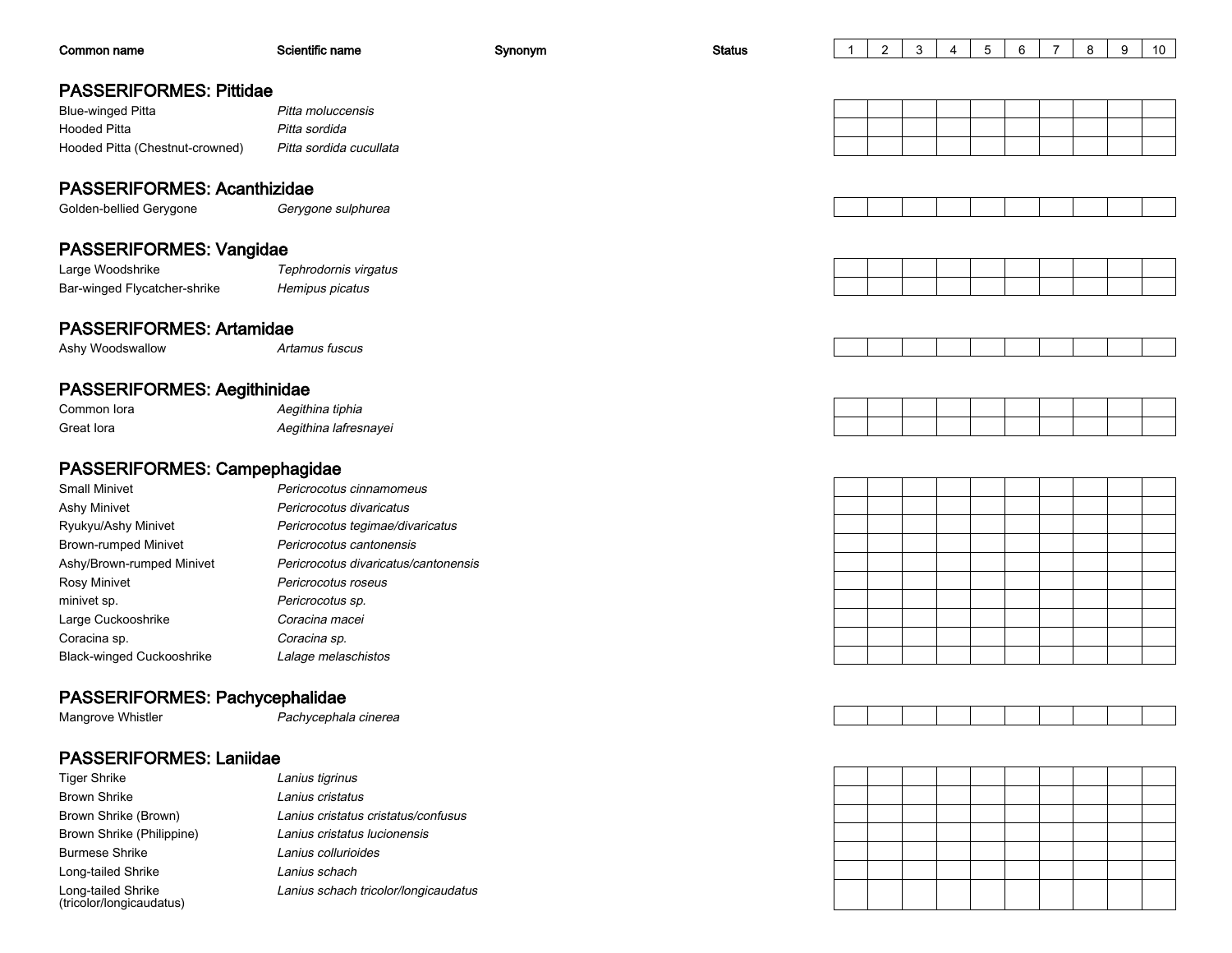| Common name        | Scientific name    | Synonym | <b>Status</b> | $\sim$ |  |  | c<br>$\circ$ | 10 |
|--------------------|--------------------|---------|---------------|--------|--|--|--------------|----|
| Gray-backed Shrike | Lanius tephronotus |         |               |        |  |  |              |    |
| shrike sp.         | Lanius sp.         |         |               |        |  |  |              |    |

### PASSERIFORMES: Oriolidae

| Dark-throated Oriole            | Oriolus xanthonotus                 | Near-threatened |
|---------------------------------|-------------------------------------|-----------------|
| <b>Black-naped Oriole</b>       | Oriolus chinensis                   |                 |
| Black-naped Oriole (East Asian) | Oriolus chinensis diffusus          |                 |
| Black-naped Oriole (Sunda)      | Oriolus chinensis [maculatus Group] |                 |
| Maroon Oriole                   | Oriolus traillii                    |                 |
| old world oriole sp.            | Oriolus sp.                         |                 |

### PASSERIFORMES: Dicruridae

| <b>Black Drongo</b>                | Dicrurus macrocercus                         |
|------------------------------------|----------------------------------------------|
| Ashy Drongo                        | Dicrurus leucophaeus                         |
| Ashy Drongo (Sooty)                | Dicrurus leucophaeus [leucophaeus<br>Group]  |
| Ashy Drongo (Chinese White-faced)  | Dicrurus leucophaeus [innexus<br>Group]      |
| Black/Ashy Drongo                  | Dicrurus macrocercus/leucophaeus             |
| Crow-billed Drongo                 | Dicrurus annectens                           |
| Lesser Racket-tailed Drongo        | Dicrurus remifer                             |
| Hair-crested Drongo                | Dicrurus hottentottus                        |
| Hair-crested Drongo (Short-tailed) | Dicrurus hottentottus<br>striatus/samarensis |
| Greater Racket-tailed Drongo       | Dicrurus paradiseus                          |
| drongo sp.                         | Dicrurus sp.                                 |
|                                    |                                              |

### PASSERIFORMES: Rhipiduridae

| Malaysian Pied-Fantail | Rhipidura javanica   |
|------------------------|----------------------|
| White-throated Fantail | Rhipidura albicollis |

### PASSERIFORMES: Monarchidae

| <b>Black-naped Monarch</b>                  | Hypothymis azurea                   |
|---------------------------------------------|-------------------------------------|
| Japanese Paradise-Flycatcher                | Terpsiphone atrocaudata             |
| Amur Paradise-Flycatcher                    | Terpsiphone incei                   |
| Japanese/Amur Paradise-Flycatcher           | Terpsiphone atrocaudata/incei       |
| <b>Blyth's Paradise-Flycatcher</b>          | Terpsiphone affinis                 |
| Blyth's Paradise-Flycatcher (Blyth's)       | Terpsiphone affinis [affinis Group] |
| Amur/Blyth's Paradise-Flycatcher            | Terpsiphone incei/affinis           |
| Amur/Blyth's/Indian Paradise-<br>Flycatcher | Terpsiphone incei/affinis/paradisi  |
| paradise-flycatcher sp.                     | Terpsiphone sp.                     |

### PASSERIFORMES: Corvidae

Red-billed Blue-Magpie

Urocissa erythroryncha



Near-threatened

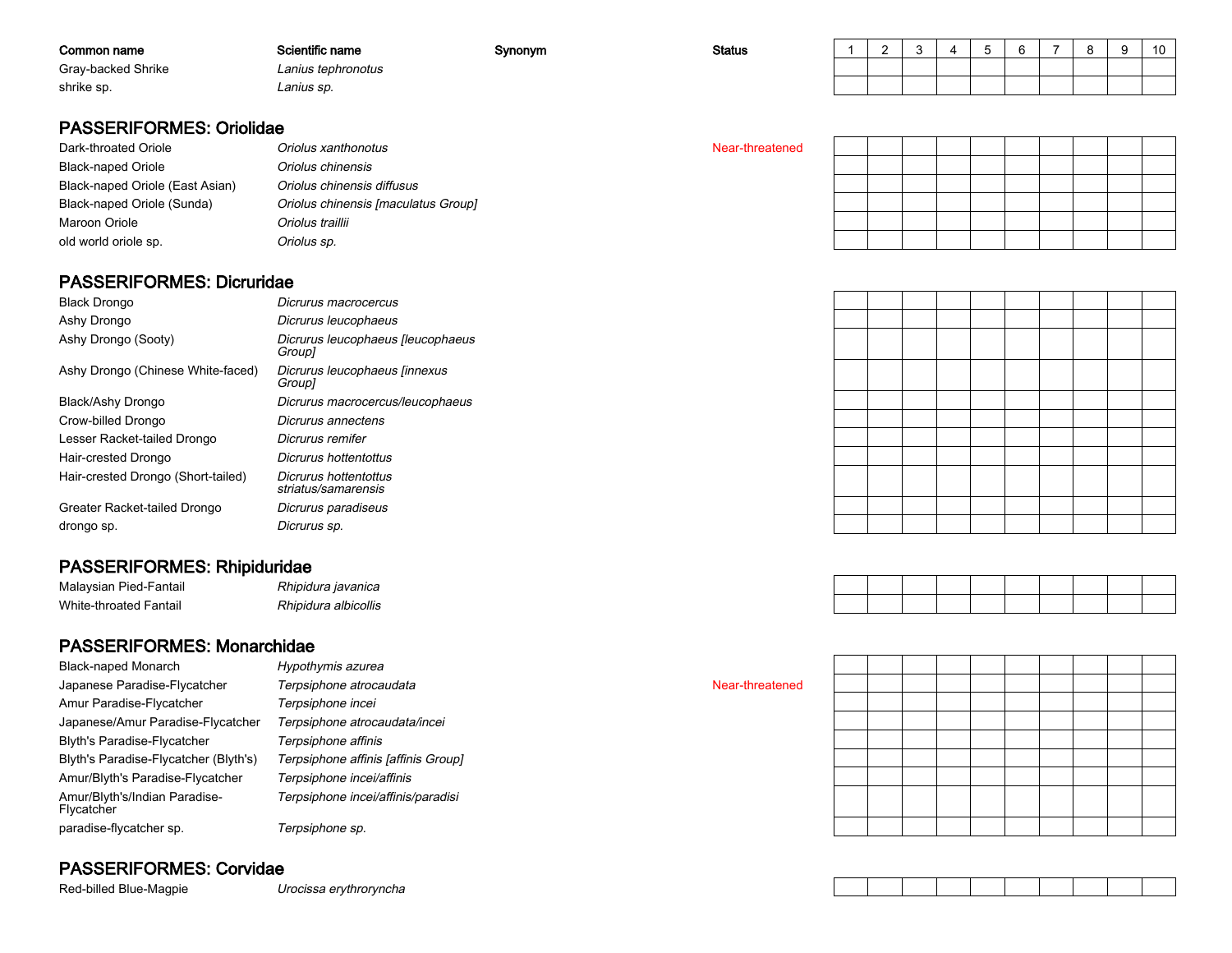| Common name                      | Scientific name                               | Synonym | <b>Status</b> |  |  |  |  | 10 |
|----------------------------------|-----------------------------------------------|---------|---------------|--|--|--|--|----|
| Racket-tailed Treepie            | Crypsirina temia                              |         |               |  |  |  |  |    |
| Large-billed Crow                | Corvus macrorhynchos                          |         |               |  |  |  |  |    |
| Large-billed Crow (Large-billed) | Corvus macrorhynchos<br>[macrorhynchos Group] |         |               |  |  |  |  |    |
| Large-billed Crow (Eastern)      | Corvus macrorhynchos levaillantii             |         |               |  |  |  |  |    |

#### PASSERIFORMES: Alaudidae

Australasian BushlarkIndochinese BushlarkOriental Skylark

 Mirafra javanica Mirafra erythrocephalaAlauda gulgula

#### PASSERIFORMES: Hirundinidae

 Pseudochelidon sirintarae Endemic White-eyed River Martin(country/region)Critically endangeredBank Swallow Riparia riparia Bank Swallow/Pale Sand Martin Riparia riparia/diluta Barn Swallow Hirundo rustica Barn Swallow (White-bellied) Hirundo rustica rustica Hirundo rustica tytleri Barn Swallow (Tytler's)Barn Swallow (Buff-bellied) Hirundo rustica gutturalis/mandschuricaPacific Swallow Hirundo tahitica Barn/Pacific Swallow Hirundo rustica/tahitica Red-rumped Swallow Cecropis daurica Red-rumped Swallow (Red-rumped) Cecropis daurica [daurica Group] Red-rumped/Striated Swallow Cecropis daurica/striolata Common House-Martin (Eastern) Delichon urbicum lagopodumAsian House-Martin Delichon dasypus Common/Asian House-Martin Delichon urbicum/dasypus swallow sp.Hirundinidae sp.

### PASSERIFORMES: Stenostiridae

Gray-headed Canary-Flycatcher

### PASSERIFORMES: Sittidae

Burmese Nuthatch

# PASSERIFORMES: Pycnonotidae

 Brachypodius atricepsBlack-headed BulbulBlack-crested Bulbul Rubigula flaviventris Pycnonotus jocosusRed-whiskered BulbulI **Pycnonotus aurigaster** Sooty-headed Bulbul Pycnonotus finlaysoni Stripe-throated BulbulStripe-throated Bulbul (Stripethroated) Pycnonotus finlaysoni finlaysoni/eous

Culicicapa ceylonensis

Sitta neglecta





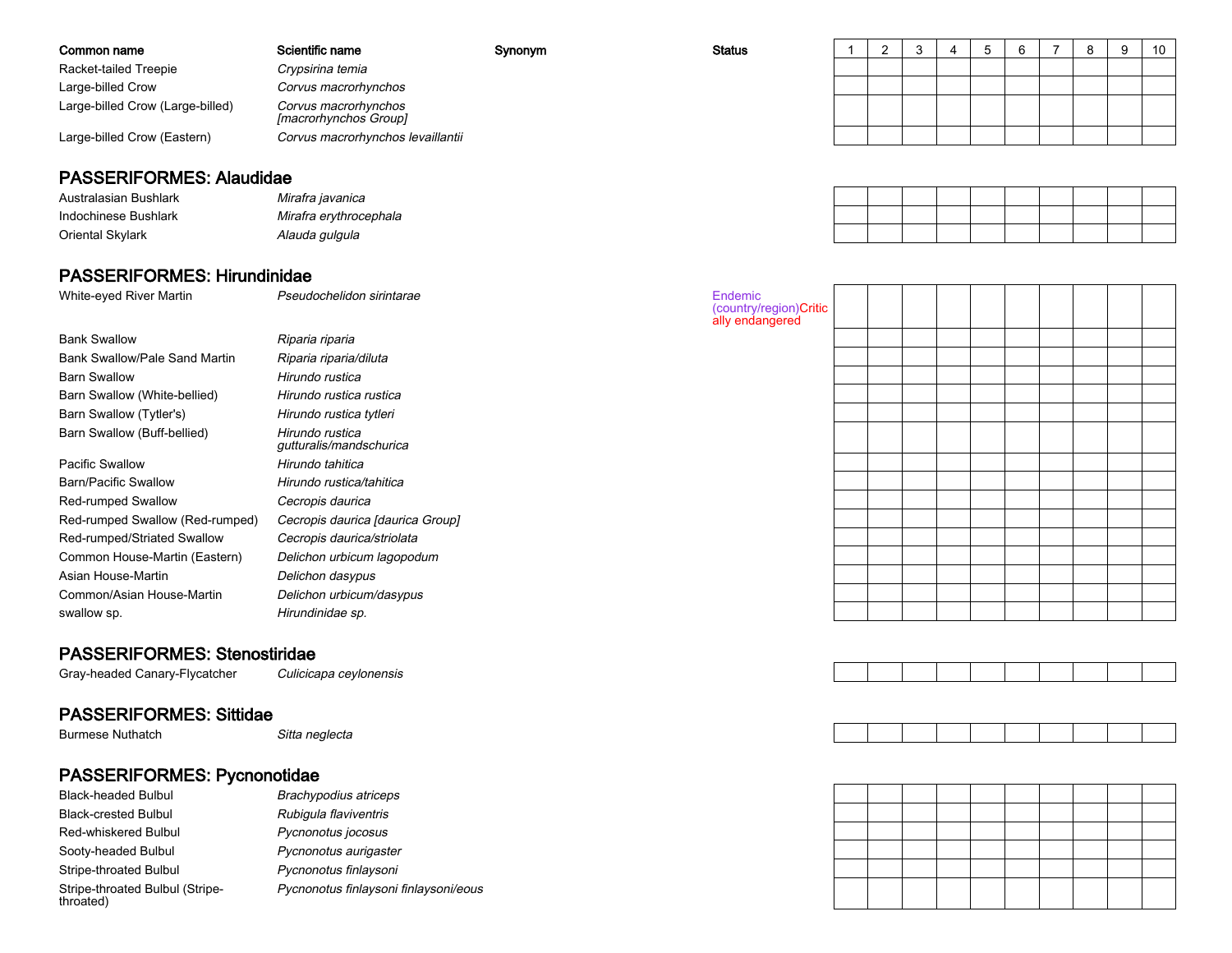| Common name                             | Scientific name                             | Synonym | <b>Status</b> |  |  | -6 |  | -9 | 10 |
|-----------------------------------------|---------------------------------------------|---------|---------------|--|--|----|--|----|----|
| Flavescent Bulbul (Flavescent)          | Pycnonotus flavescens [flavescens<br>Group] |         |               |  |  |    |  |    |    |
| Yellow-vented Bulbul                    | Pycnonotus goiavier                         |         |               |  |  |    |  |    |    |
| Streak-eared Bulbul                     | Pycnonotus conradi                          |         |               |  |  |    |  |    |    |
| Brachypodius/Rubigula/Pycnonotus<br>sp. | Brachypodius/Rubigula/Pycnonotus<br>SD.     |         |               |  |  |    |  |    |    |
| Pycnonotidae sp.                        | Pycnonotidae sp.                            |         |               |  |  |    |  |    |    |

### PASSERIFORMES: Scotocercidae

Asian Stubtail

Urosphena squameiceps

### PASSERIFORMES: Phylloscopidae

| <b>Yellow-browed Warbler</b>                                | Phylloscopus inornatus                       |
|-------------------------------------------------------------|----------------------------------------------|
| Yellow-browed/Hume's Warbler                                | Phylloscopus inornatus/humei                 |
| Radde's Warbler                                             | Phylloscopus schwarzi                        |
| Dusky Warbler                                               | Phylloscopus fuscatus                        |
| Dusky/Smoky Warbler                                         | Phylloscopus fuscatus/fuligiventer           |
| <b>Eastern Crowned Warbler</b>                              | Phylloscopus coronatus                       |
| Martens's Warbler                                           | Phylloscopus omeiensis                       |
| Alström's Warbler                                           | Phylloscopus soror                           |
| Phylloscopus sp. (Golden-spectacled<br>Warbler complex)     | Phylloscopus sp. (burkii complex)            |
| <b>Greenish Warbler</b>                                     | Phylloscopus trochiloides                    |
| <b>Two-barred Warbler</b>                                   | Phylloscopus plumbeitarsus                   |
| Greenish/Two-barred Warbler                                 | Phylloscopus<br>trochiloides/plumbeitarsus   |
| Pale-legged Leaf Warbler                                    | Phylloscopus tenellipes                      |
| Sakhalin Leaf Warbler                                       | Phylloscopus borealoides                     |
| Pale-legged/Sakhalin Leaf Warbler                           | Phylloscopus tenellipes/borealoides          |
| Arctic Warbler                                              | Phylloscopus borealis                        |
| Kamchatka Leaf Warbler                                      | Phylloscopus examinandus                     |
| Arctic/Kamchatka Leaf Warbler                               | Phylloscopus borealis/examinandus            |
| Japanese Leaf/Arctic/Kamchatka Leaf Phylloscopus<br>Warbler | xanthodryas/borealis/examinandus             |
| Sulphur-breasted Warbler                                    | Phylloscopus ricketti                        |
| Claudia's Leaf Warbler                                      | Phylloscopus claudiae                        |
| <b>Hartert's Leaf Warbler</b>                               | Phylloscopus goodsoni                        |
| Blyth's/Claudia's/Hartert's Leaf<br>Warbler                 | Phylloscopus<br>reguloides/claudiae/goodsoni |
| Phylloscopus sp.                                            | Phylloscopus sp.                             |

### PASSERIFORMES: Acrocephalidae

| Thick-billed Warbler             |
|----------------------------------|
| <b>Black-browed Reed Warbler</b> |
| <b>Blunt-winged Warbler</b>      |
| Manchurian Reed Warbler          |
| Oriental Reed Warbler            |

 Arundinax aedon Acrocephalus bistrigiceps Acrocephalus concinens Acrocephalus tangorumAcrocephalus orientalis



Vulnerable

Rare/Accidental

Rare/Accidental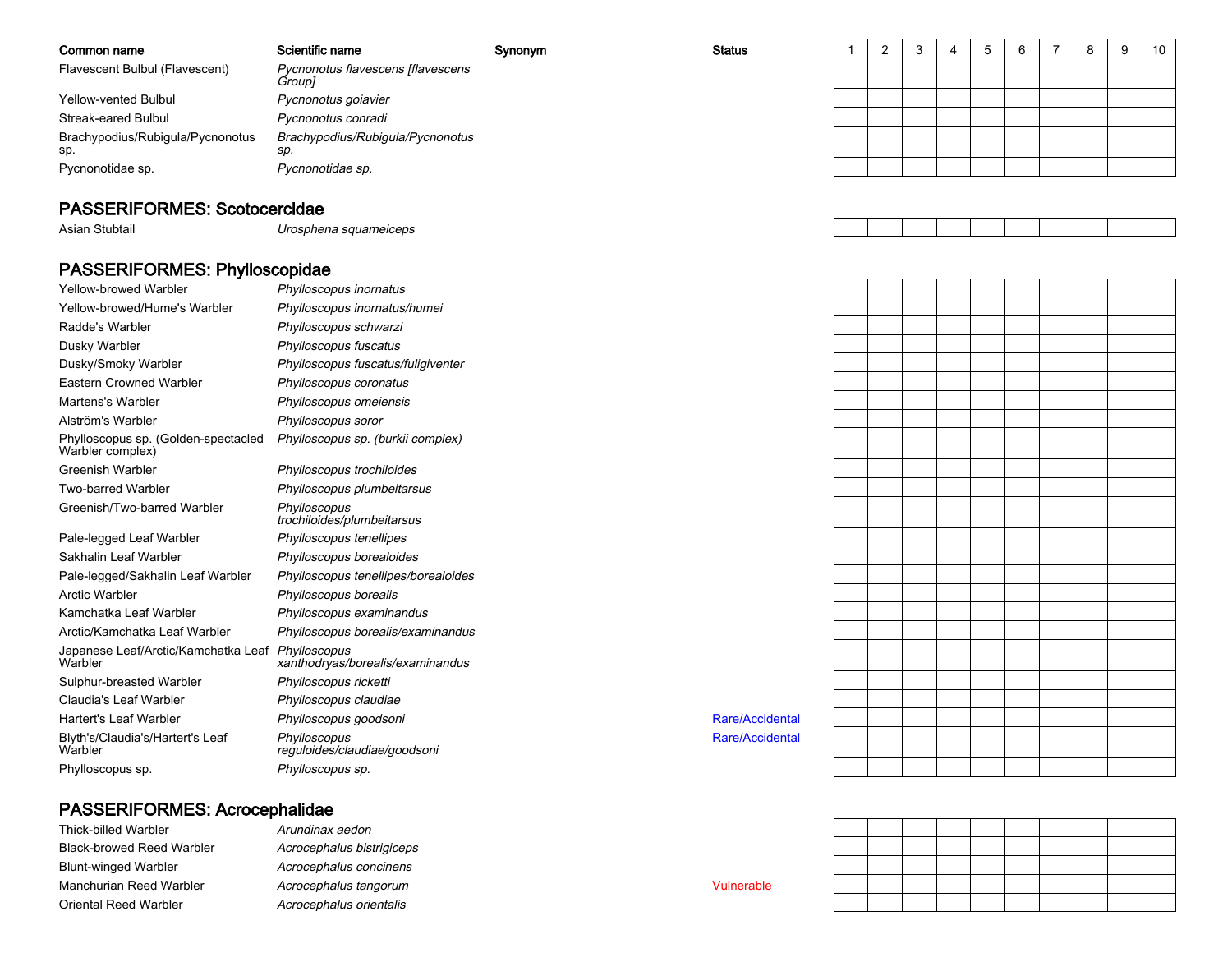| Common name                              | Scientific name                                    | Synonym | <b>Status</b> |  | u | . . | $\sim$ | o<br>$\circ$ | 10 |
|------------------------------------------|----------------------------------------------------|---------|---------------|--|---|-----|--------|--------------|----|
| Great/Oriental/Clamorous Reed<br>Warbler | Acrocephalus<br>arundinaceus/orientalis/stentoreus |         |               |  |   |     |        |              |    |
| Acrocephalus sp.                         | Acrocephalus sp.                                   |         |               |  |   |     |        |              |    |

### PASSERIFORMES: Locustellidae

# Striated Grassbird

| Striated Grassbird           | Megalurus palustris   |
|------------------------------|-----------------------|
| Pallas's Grasshopper-Warbler | Locustella certhiola  |
| Lanceolated Warbler          | Locustella lanceolata |
| Baikal Bush Warbler          | Locustella davidi     |
| Locustella sp.               | Locustella sp.        |

#### PASSERIFORMES: Cisticolidae

| <b>Common Tailorbird</b>               | Orthotomus sutorius                      |
|----------------------------------------|------------------------------------------|
| Dark-necked Tailorbird                 | Orthotomus atrogularis                   |
| tailorbird sp.                         | Orthotomus sp.                           |
| <b>Rufescent Prinia</b>                | Prinia rufescens                         |
| Gray-breasted Prinia                   | Prinia hodgsonii                         |
| <b>Yellow-bellied Prinia</b>           | Prinia flaviventris                      |
| Yellow-bellied Prinia (Yellow-bellied) | Prinia flaviventris [flaviventris Group] |
| Plain Prinia                           | Prinia inornata                          |
| Zitting Cisticola                      | Cisticola juncidis                       |
| Zitting Cisticola (Zitting)            | Cisticola juncidis [juncidis Group]      |
| Golden-headed Cisticola                | Cisticola exilis                         |
|                                        |                                          |

### PASSERIFORMES: Paradoxornithidae

 Chrysomma sinenseYellow-eyed Babbler

### PASSERIFORMES: Zosteropidae

| Chestnut-flanked White-eye | Zosterops erythropleurus |
|----------------------------|--------------------------|
| Oriental White-eye         | Zosterops palpebrosus    |
| Zosterops sp.              | Zosterops sp.            |

### PASSERIFORMES: Timaliidae

| Chestnut-capped Babbler | Timalia pileata  |
|-------------------------|------------------|
| Pin-striped Tit-Babbler | Mixornis gularis |

| i imalia pileata |  |
|------------------|--|
| Mixornis gularis |  |

### PASSERIFORMES: Pellorneidae

| <b>Puff-throated Babbler</b> | Pellorneun |
|------------------------------|------------|
| Chinese Grassbird            | Graminicol |

#### n ruficeps la striatus

### PASSERIFORMES: Leiothrichidae

White-crested LaughingthrushBlack-throated Laughingthrush

h Garrulax leucolophus Ianthocincla chinensis











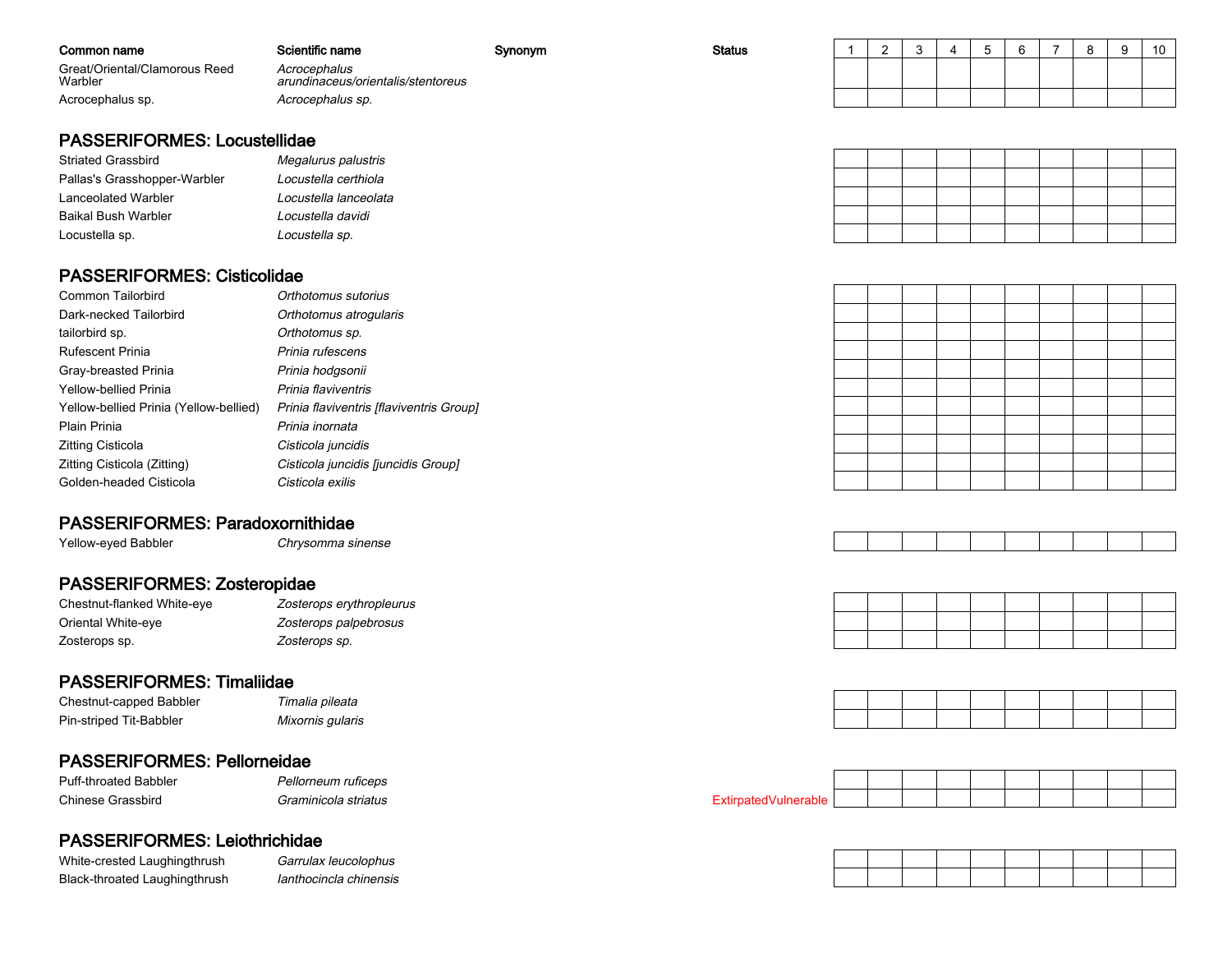| Common name                                       | Scientific name                              | Synonym | <b>Status</b> |  |  |  |  | 10 |
|---------------------------------------------------|----------------------------------------------|---------|---------------|--|--|--|--|----|
| Black-throated Laughingthrush<br>(Black-throated) | lanthocincla chinensis [chinensis<br>Group]  |         |               |  |  |  |  |    |
| Silver-eared Mesia (Silver-eared)                 | Leiothrix argentauris [argentauris<br>Group] |         |               |  |  |  |  |    |
|                                                   |                                              |         |               |  |  |  |  |    |

### PASSERIFORMES: Irenidae

Asian Fairy-bluebird Irena puella PASSERIFORMES: Muscicapidae Muscicapa sibiricaDark-sided Flycatcher

| Ferruginous Flycatcher                     | Muscicapa ferruginea                         |                 |
|--------------------------------------------|----------------------------------------------|-----------------|
| Asian Brown Flycatcher                     | Muscicapa dauurica                           |                 |
| Brown-breasted Flycatcher                  | Muscicapa muttui                             |                 |
| Asian Brown/Brown-streaked<br>Flycatcher   | Muscicapa dauurica/williamsoni               |                 |
| Muscicapa sp.                              | Muscicapa sp.                                |                 |
| Oriental Magpie-Robin                      | Copsychus saularis                           |                 |
| Oriental Magpie-Robin (Oriental)           | Copsychus saularis [saularis Group]          |                 |
| White-rumped Shama                         | Copsychus malabaricus                        |                 |
| White-rumped Shama (White-rumped)          | Copsychus malabaricus [malabaricus<br>Group] |                 |
| Hainan Blue Flycatcher                     | Cyornis hainanus                             |                 |
| Chinese Blue Flycatcher                    | Cyornis glaucicomans                         |                 |
| Blue-throated/Chinese Blue<br>Flycatcher   | Cyornis rubeculoides/glaucicomans            |                 |
| Large Blue Flycatcher                      | Cyornis magnirostris                         |                 |
| Hill Blue Flycatcher                       | Cyornis banyumas                             |                 |
| Large/Hill Blue Flycatcher                 | Cyornis magnirostris/banyumas                |                 |
| <b>Tickell's Blue Flycatcher</b>           | Cyornis tickelliae                           |                 |
| Tickell's Blue Flycatcher<br>(Indochinese) | Cyornis tickelliae [sumatrensis Group]       |                 |
| Brown-chested Jungle-Flycatcher            | Cyornis brunneatus                           | Vulnerable      |
| blue flycatcher sp.                        | Cyornis sp.                                  |                 |
| Blue-and-white Flycatcher                  | Cyanoptila cyanomelana                       |                 |
| Zappey's Flycatcher                        | Cyanoptila cumatilis                         | Near-threatened |
| Blue-and-white/Zappey's Flycatcher         | Cyanoptila cyanomelana/cumatilis             |                 |
| Verditer Flycatcher                        | Eumyias thalassinus                          |                 |
| Siberian Blue Robin                        | Larvivora cyane                              |                 |
| <b>Bluethroat</b>                          | Luscinia svecica                             |                 |
| <b>Blue Whistling-Thrush</b>               | Myophonus caeruleus                          |                 |
| Siberian Rubythroat                        | Calliope calliope                            |                 |
| White-tailed Robin (White-tailed)          | Myiomela leucura leucura/montium             |                 |
| Yellow-rumped Flycatcher                   | Ficedula zanthopygia                         |                 |
| Green-backed Flycatcher                    | Ficedula elisae                              |                 |
| Narcissus Flycatcher                       | Ficedula narcissina                          |                 |
| Narcissus Flycatcher (Narcissus)           | Ficedula narcissina narcissina               |                 |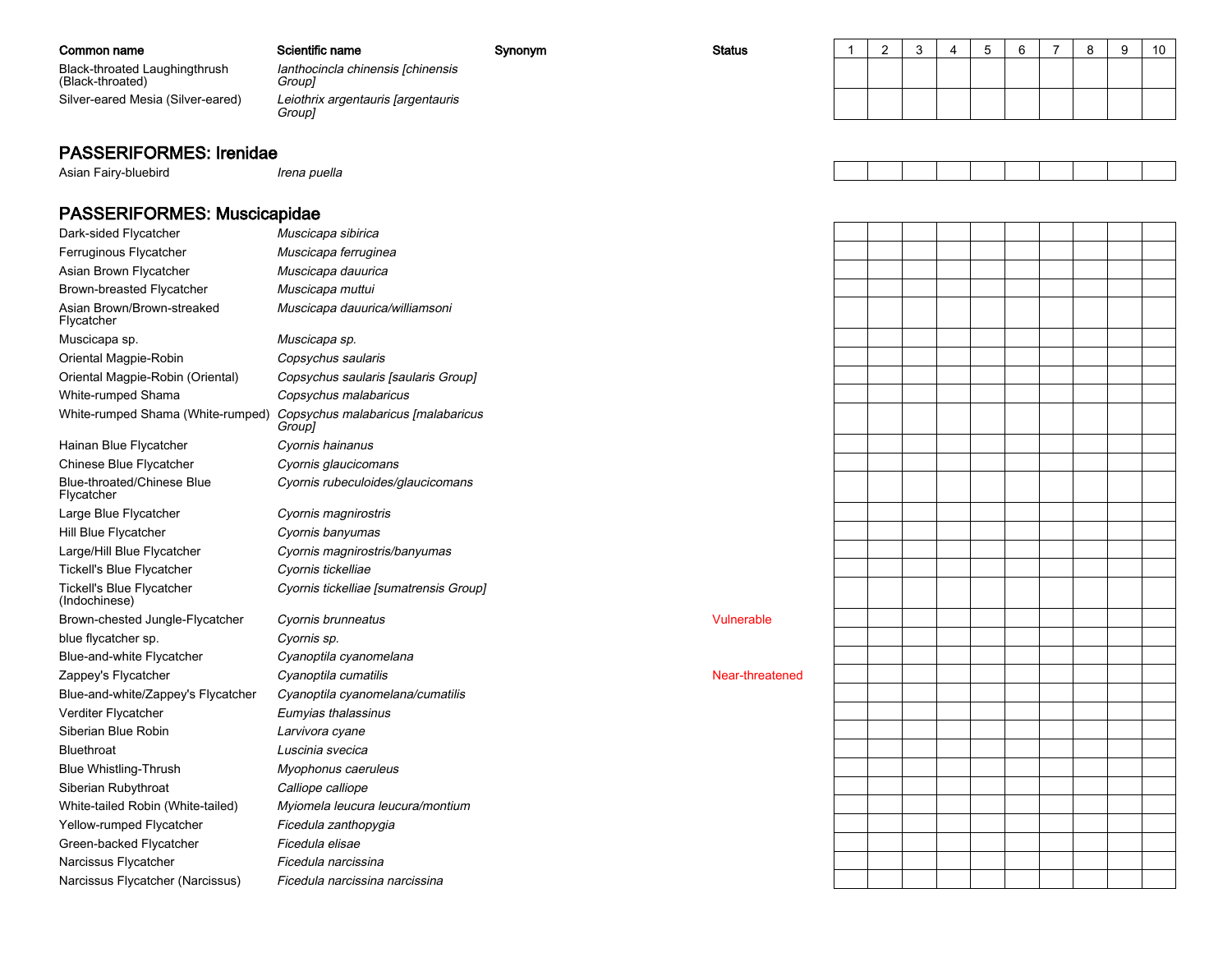| Common name                                 | Scientific name                           | Synonym | <b>Status</b> | 2 | 3 | 5 | 6 | 7 | 8 | 9 | 10 |
|---------------------------------------------|-------------------------------------------|---------|---------------|---|---|---|---|---|---|---|----|
| Korean/Green-backed/Narcissus<br>Flycatcher | Ficedula<br>zanthopygia/elisae/narcissina |         |               |   |   |   |   |   |   |   |    |
| Mugimaki Flycatcher                         | Ficedula mugimaki                         |         |               |   |   |   |   |   |   |   |    |
| Slaty-backed Flycatcher                     | Ficedula sordida                          |         |               |   |   |   |   |   |   |   |    |
| Taiga Flycatcher                            | Ficedula albicilla                        |         |               |   |   |   |   |   |   |   |    |
| Taiga/Red-breasted Flycatcher               | Ficedula albicilla/parva                  |         |               |   |   |   |   |   |   |   |    |
| Ficedula sp.                                | Ficedula sp.                              |         |               |   |   |   |   |   |   |   |    |
| White-throated Rock-Thrush                  | Monticola gularis                         |         |               |   |   |   |   |   |   |   |    |
| <b>Blue Rock-Thrush</b>                     | Monticola solitarius                      |         |               |   |   |   |   |   |   |   |    |
| Siberian Stonechat                          | Saxicola maurus                           |         |               |   |   |   |   |   |   |   |    |
| Siberian Stonechat (Stejneger's)            | Saxicola maurus stejnegeri                |         |               |   |   |   |   |   |   |   |    |
| European/Siberian Stonechat                 | Saxicola rubicola/maurus                  |         |               |   |   |   |   |   |   |   |    |
| Pied Bushchat                               | Saxicola caprata                          |         |               |   |   |   |   |   |   |   |    |
| Gray Bushchat                               | Saxicola ferreus                          |         |               |   |   |   |   |   |   |   |    |
| Muscicapid sp.                              | Muscicapidae sp.                          |         |               |   |   |   |   |   |   |   |    |

### PASSERIFORMES: Turdidae

| White's Thrush       | Zoothera aurea       |                 |  |  |
|----------------------|----------------------|-----------------|--|--|
| White's/Scaly Thrush | Zoothera aurea/dauma |                 |  |  |
| Siberian Thrush      | Geokichla sibirica   |                 |  |  |
| Orange-headed Thrush | Geokichla citrina    |                 |  |  |
| Japanese Thrush      | Turdus cardis        | Rare/Accidental |  |  |
| Eyebrowed Thrush     | Turdus obscurus      |                 |  |  |
| Turdus sp.           | Turdus sp.           |                 |  |  |

### PASSERIFORMES: Sturnidae

| Golden-crested Myna                            | Ampeliceps coronatu                  |
|------------------------------------------------|--------------------------------------|
| Common Hill Myna                               | Gracula religiosa                    |
| Rosy Starling                                  | Pastor roseus                        |
| Daurian Starling                               | Agropsar sturninus                   |
| <b>Black-collared Starling</b>                 | Gracupica nigricollis                |
| Asian Pied Starling                            | Gracupica contra                     |
| Asian Pied Starling (Asian)                    | Gracupica contra [co                 |
| White-shouldered Starling                      | Sturnia sinensis                     |
| Chestnut-tailed Starling                       | Sturnia malabarica                   |
| Chestnut-tailed/Malabar Starling               | Sturnia malabarica/b                 |
| Common Myna                                    | Acridotheres tristis                 |
| Vinous-breasted Starling                       | Acridotheres burman                  |
| Vinous-breasted Starling (Vinous-<br>breasted) | Acridotheres burman<br>leucocephalus |
| Great Myna                                     | Acridotheres grandis                 |
| black myna sp.                                 | Acridotheres sp. (bla                |
| Acridotheres sp.                               | Acridotheres sp.                     |
| myna/starling sp.                              | Sturnidae sp.                        |

 Ampeliceps coronatus Gracula religiosa Pastor roseus Agropsar sturninus Gracupica nigricollis Gracupica contra Gracupica contra [contra Group] Sturnia sinensis Sturnia malabarica Sturnia malabarica/blythii Acridotheres tristis Acridotheres burmannicus Acridotheres burmannicus leucocephalus Acridotheres sp. (black myna sp.) Acridotheres sp. Sturnidae sp.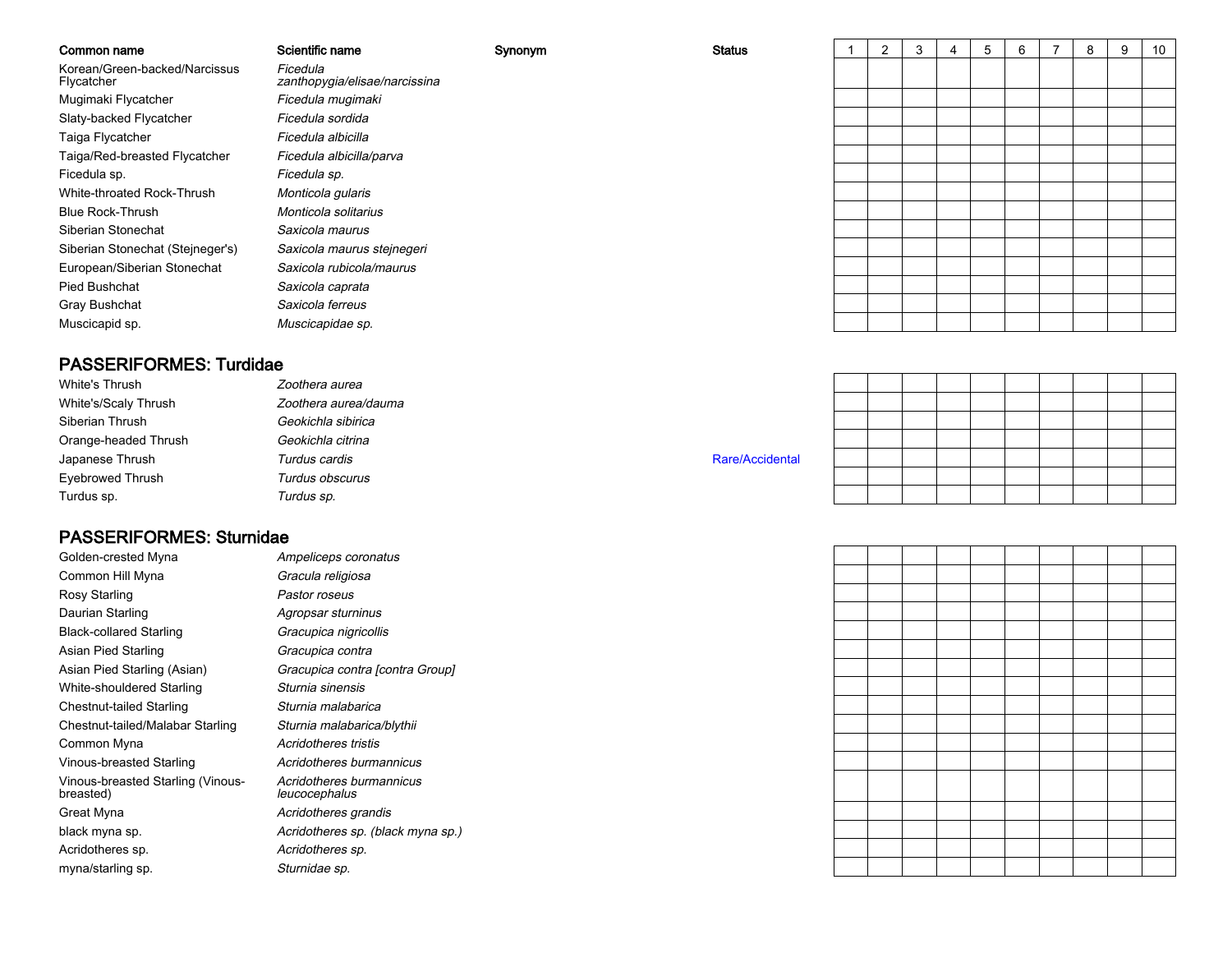| Common name                                                               | Scientific name                             | Synonym | <b>Status</b> |  |  |  | 8 | 9 | 10 |
|---------------------------------------------------------------------------|---------------------------------------------|---------|---------------|--|--|--|---|---|----|
| <b>PASSERIFORMES: Chloropseidae</b><br>Blue-winged Leafbird (Blue-winged) | Chloropsis cochinchinensis                  |         |               |  |  |  |   |   |    |
| Golden-fronted Leafbird                                                   | [moluccensis Group]<br>Chloropsis aurifrons |         |               |  |  |  |   |   |    |

### PASSERIFORMES: Dicaeidae

| Scarlet-backed Flowerpecker | Dicaeum cruentatum       |
|-----------------------------|--------------------------|
| Dicaeum sp.                 | Dicaeum sp.              |
| flowerpecker sp.            | Prionochilus/Dicaeum sp. |

### PASSERIFORMES: Nectariniidae

| Plain-throated Sunbird                      | Anthreptes malacensis                              |
|---------------------------------------------|----------------------------------------------------|
| Plain-throated Sunbird (Brown-<br>throated) | Anthreptes malacensis [malacensis<br><i>Group1</i> |
| Van Hasselt's Sunbird                       | Leptocoma brasiliana                               |
| <b>Purple Sunbird</b>                       | Cinnyris asiaticus                                 |
| Olive-backed Sunbird                        | Cinnyris jugularis                                 |
| Olive-backed Sunbird (Olive-backed)         | Cinnyris jugularis [jugularis Group]               |
| Cinnyris sp.                                | Cinnyris sp.                                       |
| sunbird sp.                                 | Nectariniidae sp. (sunbird sp.)                    |
|                                             |                                                    |

### PASSERIFORMES: Motacillidae

| Forest Wagtail                      | Dendronanthus indicus                            |
|-------------------------------------|--------------------------------------------------|
| Gray Wagtail                        | Motacilla cinerea                                |
| Western Yellow Wagtail              | Motacilla flava                                  |
| Western Yellow Wagtail (thunbergi)  | Motacilla flava thunbergi                        |
| Eastern Yellow Wagtail              | Motacilla tschutschensis                         |
| Eastern Yellow Wagtail (Eastern)    | Motacilla tschutschensis<br>tschutschensis/plexa |
| Eastern Yellow Wagtail (Manchurian) | Motacilla tschutschensis macronyx                |
| Western/Eastern Yellow Wagtail      | Motacilla flava/tschutschensis                   |
| Citrine Wagtail                     | Motacilla citreola                               |
| White Wagtail                       | Motacilla alba                                   |
| White Wagtail (White-faced)         | Motacilla alba alba/dukhunensis                  |
| White Wagtail (Chinese)             | Motacilla alba leucopsis                         |
| wagtail sp.                         | Motacilla sp.                                    |
| <b>Richard's Pipit</b>              | Anthus richardi                                  |
| Paddyfield Pipit                    | Anthus rufulus                                   |
| Richard's/Paddyfield Pipit          | Anthus richardi/rufulus                          |
| Olive-backed Pipit                  | Anthus hodgsoni                                  |
| <b>Red-throated Pipit</b>           | Anthus cervinus                                  |
| pipit sp.                           | Anthus sp.                                       |

## PASSERIFORMES: Fringillidae